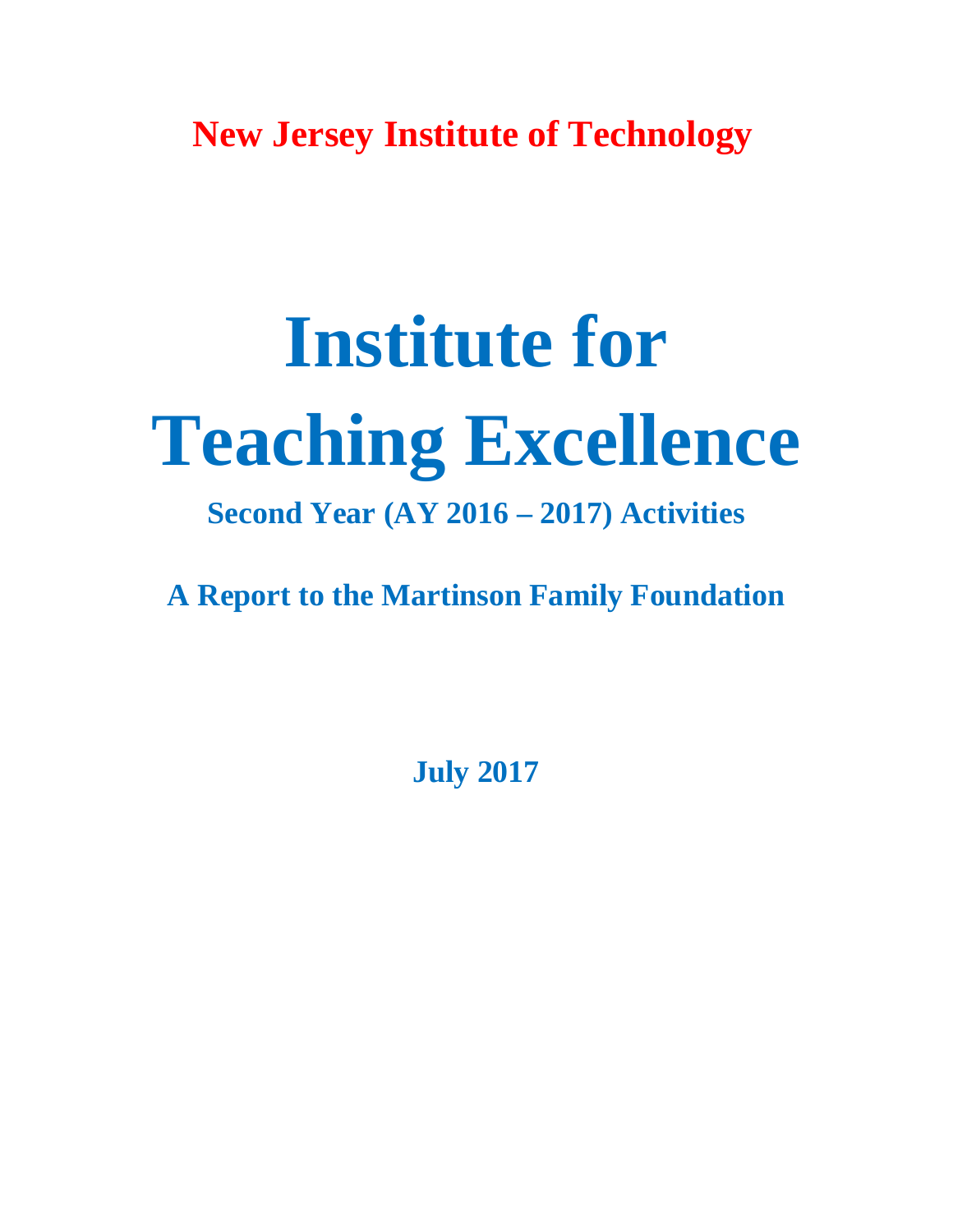## **Introduction**

During its second year, The Institute for Teaching Excellence (ITE) built on last year's success by continuing to offer many of the initiatives introduced during the inaugural year as well as launching new offerings consistent with its mission, which is to promote the use of state-of-theart pedagogical and technological methods in teaching. This report summarizes the ITE activities during the 2016 – 2017 academic year.

## **ITE Organization/Structure**

Dr. Basil Baltzis continued in his role of director, presiding over the ITE Executive Committee. In addition to its chair, the Executive Committee has five members from across NJIT. The Committee met monthly during the fall and spring semesters to plan and support the programs and events.

## **ITE Executive Committee Membership For AY 2016 2017:**

- Basil C. Baltzis, Vice Provost for Academic Affairs, and Director of Institute for Teaching Excellence
- Bruce Bukiet, Associate Dean of College of Science and Liberal Arts
- Charles Brooks, Executive Director, Office of Institutional Effectiveness
- John Carpinelli, Professor of Electrical and Computer Engineering
- Blake Haggerty, Executive Director, Digital Learning and Technology Support
- Ronald Rockland, Professor of Engineering Technology

Four of the ITE Executive Committee members (Baltzis, Bukiet, Carpinelli, and Rockland) are Master Teachers (which is the highest distinction NJIT bestows upon members of its faculty) who have a sustained record of teaching excellence and have been recognized with awards from both inside and outside NJIT. The Master Teacher designation started at NJIT in 2000.

In September 2016, NJIT had a total of 32 Master Teachers, 27 of whom served as ITE Fellows. ITE Fellows are appointed for two-year periods and the difference from last year's report is because of the naming of three new Master Teachers in September 2016, all of whom accepted an invitation to serve as NJIT Fellows. As in the previous year, three university lecturers also served as ITE Fellows, bringing the total number of fellows to 30. During the year reported here, 24 of the 30 fellows volunteered and served in various programs.

## **ITE Facilities**

In January of 2017, the ITE headquarters moved from their temporary home in 105 Cullimore Hall to the newly renovated Central King Building (CKB) suite G15. This new facility features space for a faculty director and instructional designers. The ITE Office also features video conferencing capability, classroom technology, and examples of the furniture designed to support active learning. This is the same equipment and furniture found in the CKB classrooms so that faculty can drop-in and get experience using the tools they will find in the classroom. A common area also exists in the main entrance for informal gatherings of faculty and ITE support staff. Instructional designers are staffed full-time during regular university business hours to provide faculty the opportunity to receive one-on-one consultations in the pursuit of teaching.

## **ITE Activities for the 2016-2017 Year**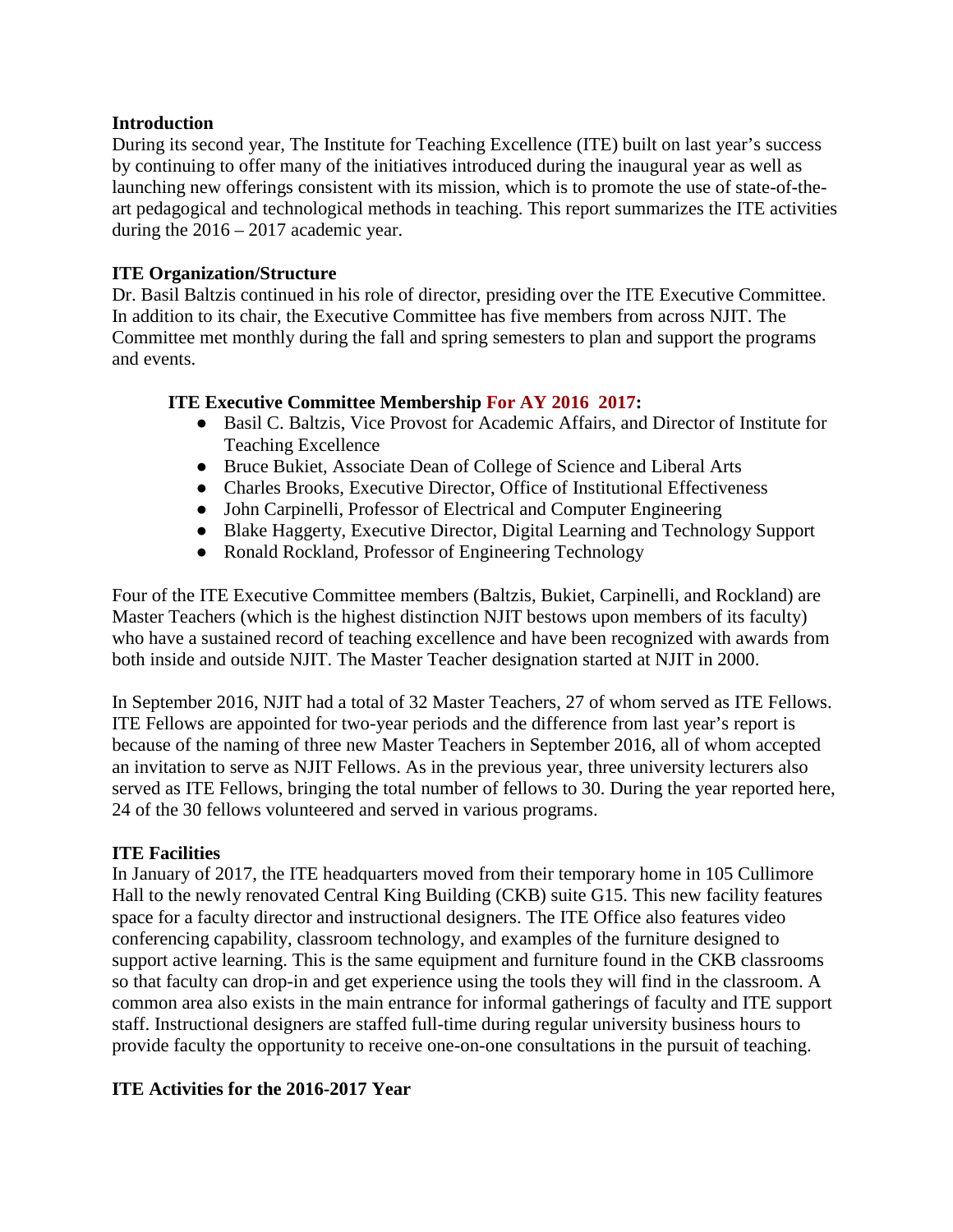During its second year of operation, ITE instituted and ran the following programs:

- 1. Lectures by External Speakers
- 2. New Faculty Development Workshop
- 3. ITE/Library Open and Affordable Textbook Initiative\*
- 4. "Lunch at ITE"
- 5. September, January, and May, Workshop for Faculty and Instructional Staff
- 6. Focus Group on Determining the Educational Value of a Course
- 7. Best Practices in Digital Learning (Online Course)\*
- 8. Adjunct Reception\*
- 9. Support for Active Learning Professional Development\*
- 10. One-on-One Mentoring Program

\*New offerings for the 2016-17 year.

Each one of the aforementioned programs is described in detail below.

## **1. Lectures by External Speakers**

Through this program, ITE brings external speakers to campus that are nationally recognized for their work in higher education. During the 2016-2017 academic year, two external speakers came to campus.

• On January 27, 2017, Dr. Laurie McNeil from the University of North Carolina at Chapel Hill presented, "Learning by Doing Rather than Teaching by Telling - Teaching Your Students the Way You Actually Learn." Dr. McNeil is a Distinguished Professor of Science and is one of the foremost experts on the concepts of active learning in teaching. In a traditional lecture-based classroom, the instructor presents information and the students then attempt to apply that information to specific situations (frequently in homework when they are on their own). Active learning reverses this model. The information transfer takes place outside of class, and class time is used for the students to work collaboratively as they engage in hands-on, minds-on application of the information while the instructor provides support.

Dr. McNeil presented in the new SCALE-UP classroom, part of the newly renovated Central King Building. The SCALE-UP classroom is a state-of-the-art active learning environment. Attendees were given hands-on examples of how to engage with their students in such environments and faculty were encouraged to try new ways of teaching in their classrooms.

Dr. McNeil's presentation was attended by 53 faculty and instructional staff. For the Fall 2017 semester, 11 faculty are scheduled to teach 12 sections utilizing active learning techniques in the new SCALE-UP classroom.

A video of Dr. McNeil's presentation can be found on YouTube: <https://www.youtube.com/watch?v=MCrr6oFBm4o>

● Dr. Carolyn Sealfon, former Associate Director of Science Education at Princeton University, led a talk on April 24<sup>th</sup> regarding Princeton Science Teaching methods. Dr.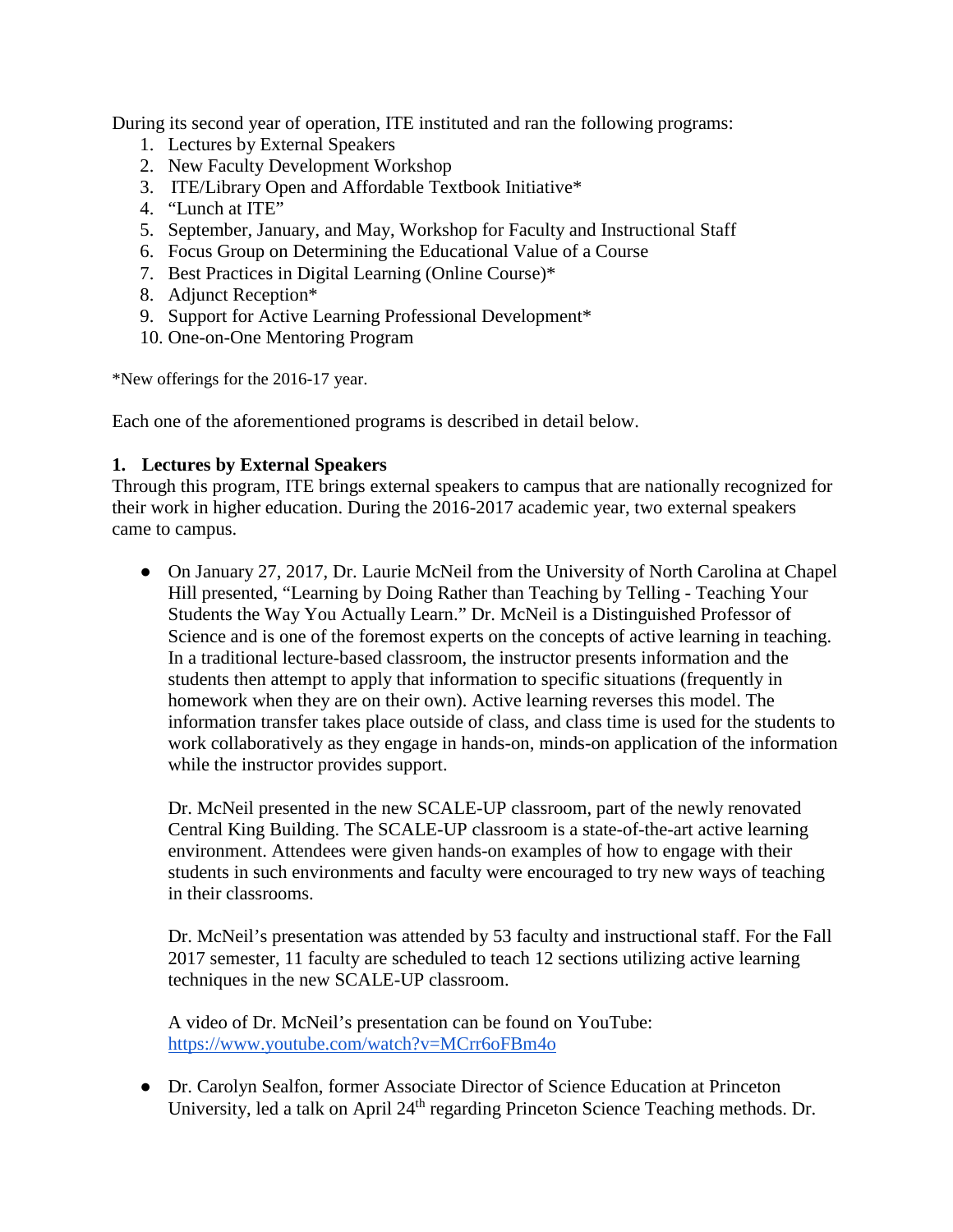Sealfon spoke to NJIT faculty about methods that she taught to Princeton University science faculty over a number of years. She emphasized how to increase student success, maintain high standards of rigorous learning, and make more efficient use of instructional resources, such as faculty time and teaching assistants.

Dr. Sealfon's discussion was attended by 35 faculty and instructional staff.

## 2. **New Faculty Development Workshop**

During the Fall 2016 semester, the workshop first introduced in the previous year was offered to the 15 tenure-track faculty members who joined NJIT in September 2016. The detailed schedule of the 9-week program is shown in Appendix I. There were two main differences in the workshop from the previous year. The first is the addition (during week 8) of information regarding library resources (especially digital) presented by the liaison librarians; there is one librarian who liaises each of the five degree-granting NJIT colleges with the library. The second was a change in running the workshop; namely, instead of having the same faculty groups throughout the workshop, the group membership changed every three weeks to allow new faculty to better know all members of their cohort. Attendance was extremely good with some faculty missing a session due to travel to professional meetings to present papers. ITE was fully responsible for running the first three sessions of the workshop, providing mentors and a facilitator from the group of ITE Fellows. Analysis of survey results indicate a very high degree of satisfaction among the attendees. Many of them suggested the workshop should run before the semester starts, as much of the information on both teaching and grant writing could be used by the attendees from their first day on campus. This is a good suggestion but presents difficulties as employment does not start before September 1<sup>st</sup>.

## **2. ITE/Library Open and Affordable Textbook Initiative**

In the Spring 2017 semester, the Van Houten Library and the Office of Digital Learning with collaboration and support from the Institute of Teaching Excellence and the Office of the Provost launched an Open and Affordable Textbook Initiative to help reduce the costs of textbooks for students and to encourage faculty to redesign their courses using low-cost teaching materials. Open educational resources (OER) are materials that have been published under an open license, granting faculty permission to freely and legally use them.

As part of this initiative, twelve \$1,000 grants have been awarded to faculty who submitted proposals for the 2017-18 academic year and plan to reduce the cost of textbooks by incorporating OERs or low-cost teaching materials into their courses. NJIT estimates this will save students over \$150,000 in the 2017-2018 academic year.

Instructional Designers and University Librarians have worked closely with many of the recipients to identify, vet, and incorporate these open educational resources into their courses. Strategies for implementing OERs were discussed at ITE events throughout the year and will continue to be explored during the upcoming year.

More information about the Open and Affordable Textbook Initiative can be viewed here: <http://library.njit.edu/oat/>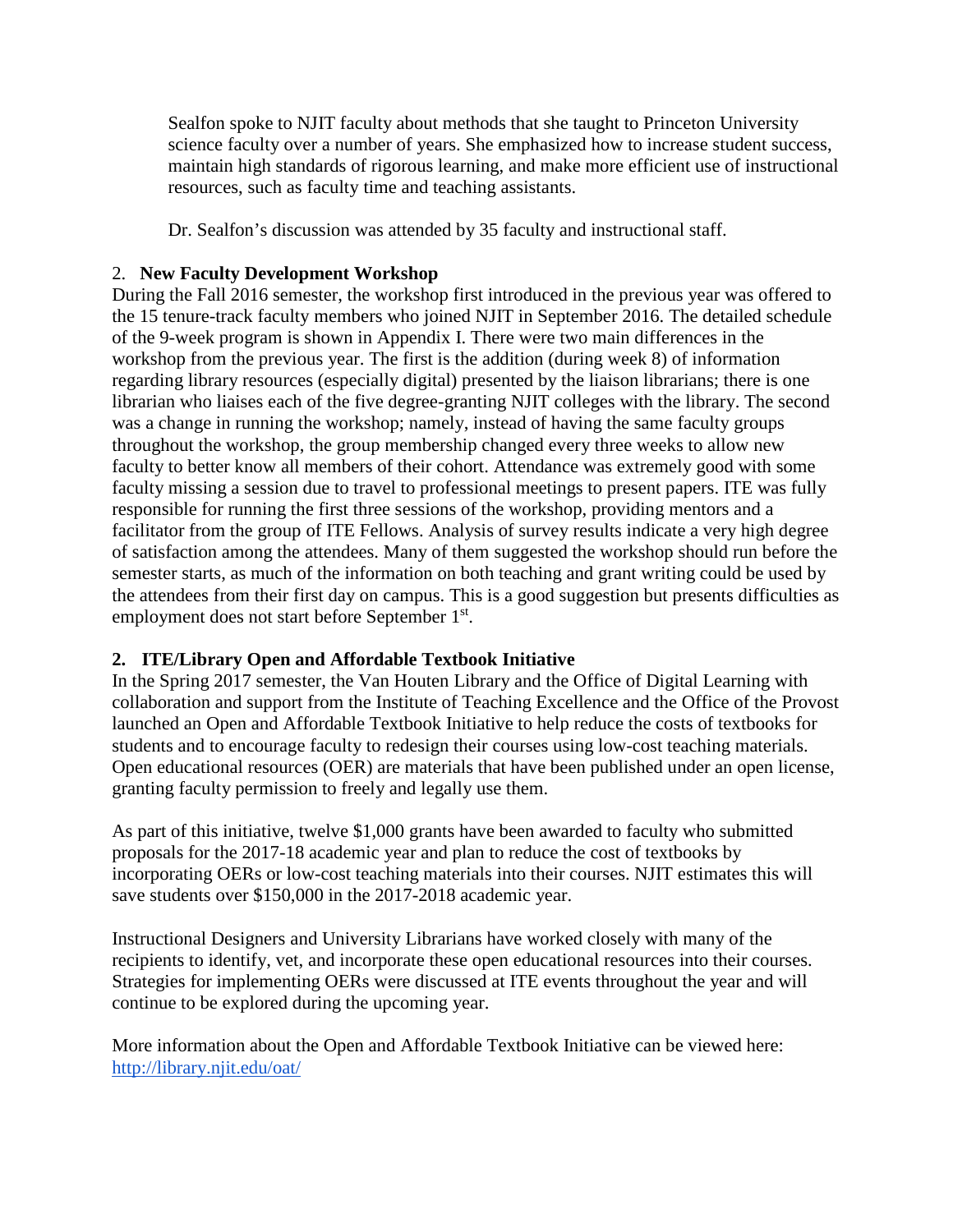## **3. "Lunch at ITE"**

ITE continued the popular "Lunch at ITE" program that was introduced last year. The ITE lunches are informal discussions of teaching-related topics. Faculty, university lecturers, and adjunct instructors are invited to bring their lunch and join in a discussion on teaching at the ITE headquarters. Light refreshments are provided by ITE. These meetings initiated in September 2016 and ran through the end of the spring 2017 semester; participants could attend as many meetings as they wanted. There were a total of 23 lunch events (all of them running on Tuesdays from 12:00pm-1:00pm) attended by a total of 228 faculty. For each meeting, an ITE Fellow, ITE Executive Committee member, or faculty member selected by the ITE director acted as the facilitator of a discussion on a selected topic. The schedule of the lunches are included as Appendix II of this report. The venue for this program was the ITE Office at Cullimore 105 in Fall 2016 and was moved to the new office suite in the Central King Building G15 in Spring 2017. The intent is to have a small group of participants in order to encourage discussion and even debate of ideas. ITE plans to continue this program during the 2017- 2018 academic year.

## **4. September, January, and May Workshops for Faculty and Instructional Staff**

Last year NJIT transitioned the Faculty Teaching, Learning, and Technology Institute series to an ITE supported endeavor. This continued for the 2016-2017 academic year. The ITE Workshops were one-day events in which faculty and instructional staff presented on issues related to pedagogy and technology in education. The workshops were separated into two tracks. One track featured invited faculty and the other track were led by Instructional Designers.

These workshops ran in September, January, and May this past year. All faculty, university lecturers, and adjuncts were invited. In total, 43 individuals (faculty, university lecturers, and adjuncts) attended the September workshop, 42 attended in January, and 30 attended in May. In total, 86 unique faculty teaching 366 sections attended one of these workshops last year.

The schedules for the workshops are included as Appendix III of this report.

## **5. Focus Groups on Determining the Educational Value of a Course**

On April 5, 2017, two members of the ITE Executive Committee (Dr. Ron Rockland and Mr. Blake Haggerty) conducted a focus group of students that explored what factors they consider when evaluating the educational value of a course.

Each semester students are asked to complete course evaluation forms. One question asks them to rate the "Overall Educational Value of a Course." To ensure degree programs meet the needs of students and as part of our curricular assessment and reform efforts, the focus group was conducted to learn more about how students define educational value and what impacts (both positively and negatively) that perception.

Among some of the key findings of the event is that the question about educational value on the course evaluation form is not meaningful as it is currently written because it is too difficult at the end of the semester for students to separate the educational value of a course from the instructor's delivery and teaching style. Students also confirmed that the educational value of a course is tied to attaining a future career in their field, but that those connections to future careers are not immediately apparent.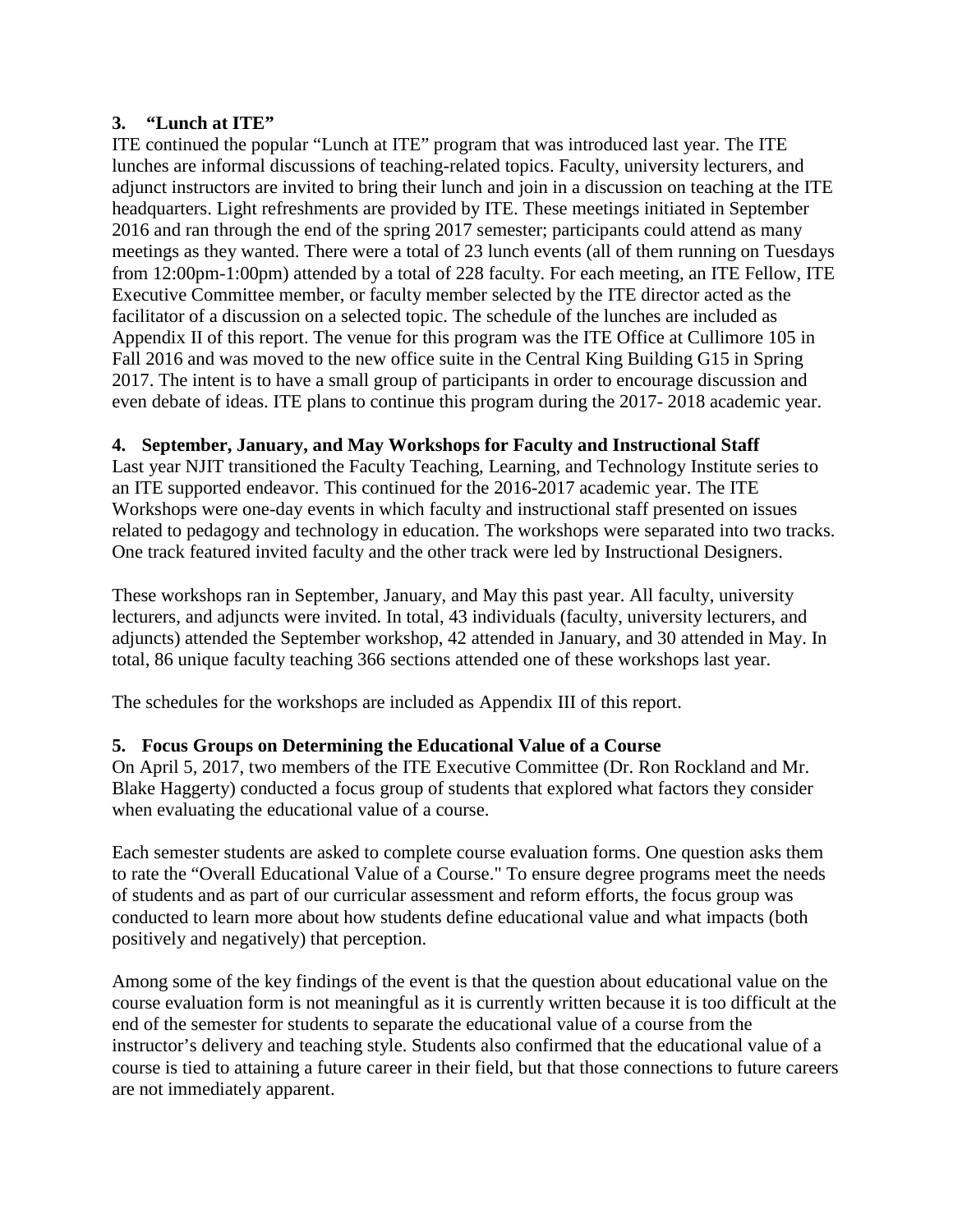The event was attended more than 25 faculty, university lecturers, adjunct faculty, and staff members.

A recording of the event is available as a private YouTube link and has been shared with select NJIT staff: <https://youtu.be/O5wkvr28rLQ>

## **6. Best Practices in Digital Learning Course**

In March 2017, the Office of Digital Learning with support from ITE launched a "Best Practices in Digital Learning" online course for faculty to better understand how to develop online course materials. This asynchronous course was done completely online and allowed faculty to take on the role of a student in the digital learning environment. Participants were asked to create their own online unit of instruction and were provided with guidance and suggestions from Instructional Designers.

A total of 12 faculty signed up for the course and ITE plans to run the course again during the 2017-2018 academic year.

## **7. Adjunct Reception**

On January 11, 2017, the ITE hosted a reception for NJIT adjuncts. This reception was designed to make adjuncts feel like part of the community and to provide them with an overview of teaching resources and methodologies available in support of instruction. The event was held in the evening and light refreshments were served.

The event was attended by 12 adjuncts, most of whom would be teaching at NJIT for the first time. Presentations were given by members of the ITE Executive Committee and the Office of Digital Learning. Informal networking and discussions took place before and after the event. The agenda for the evening is included as Appendix IV of this report.

## **8. Support for Active Learning Professional Development**

In January NJIT opened the first 90 seat SCALE-UP classroom in the newly renovated Central King building. SCALE-UP stands for "Student-Centered Active Learning Environment with Upside-down Pedagogies." This space is used to promote active learning in classes with larger enrollment. The design of the space is intended to facilitate student collaboration. ITE promoted the use of the space when it was launched with Dr. Laurie McNeil for the January speaker series.

Additionally, ITE sponsored submissions for faculty interested in using SCALE-UP to attend a conference to learn more about the use of the space. Faculty applied in the spring of 2017. Dr. Melodi Guilbault (School of Management) and Dr. Maria Stanko (Biology) were selected to attend The International Forum on Active Learning Classrooms in August of 2017 at the University of Minnesota. Dr. Mary Konsolaki (Biology) was selected to attend a to-bedetermined conference in the fall. These faculty will then present what they learned and how they incorporated active learning into their classes at ITE events throughout the next year.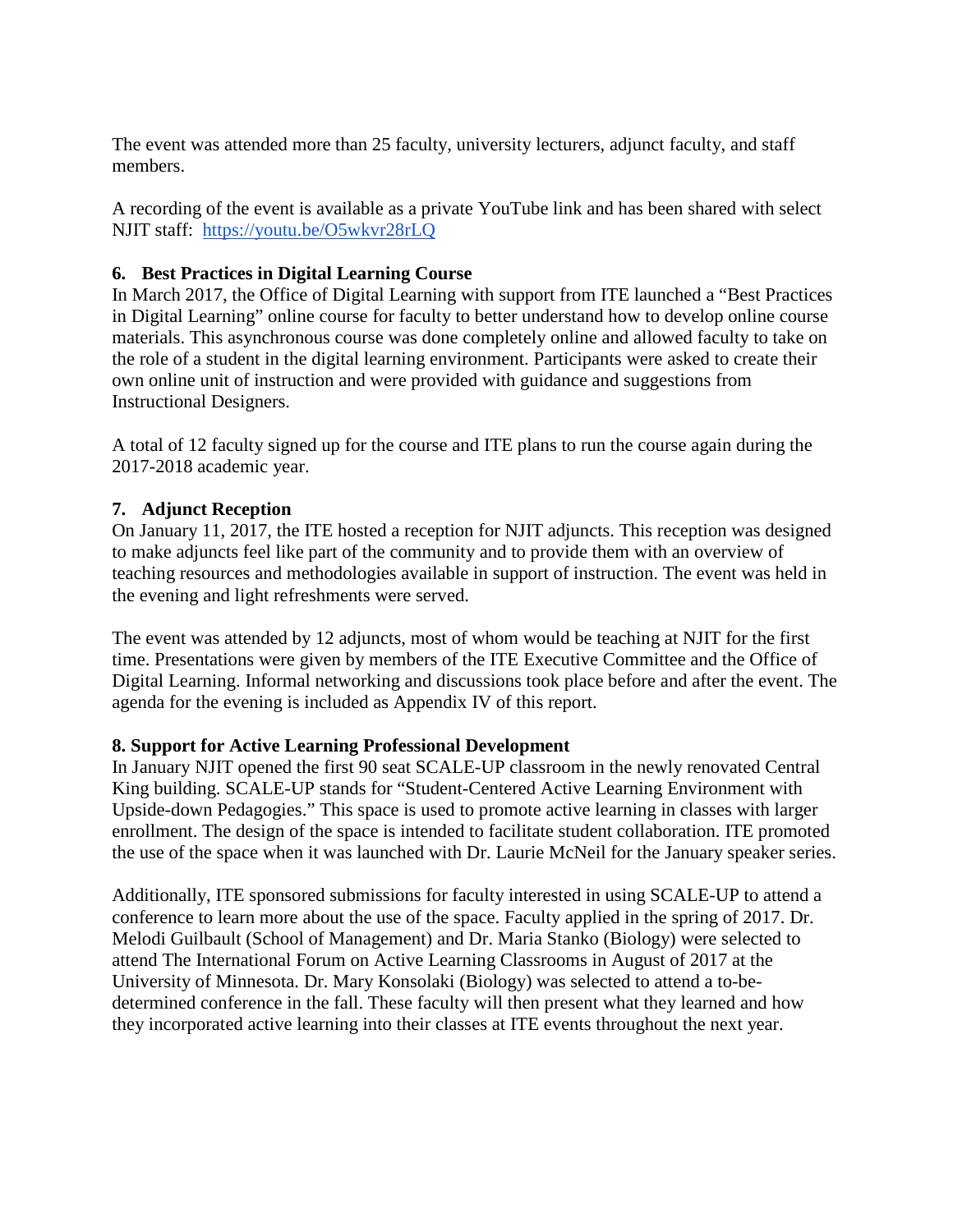Information on the International Forum on Active Learning Classrooms conference can be found here:<https://cceevents.umn.edu/international-forum-on-active-learning-classrooms>

## **9. One-on-One Mentoring**

The ITE continued the one-one-mentoring program that started in year one. Through this program, ITE pairs an interested faculty member or university lecturer (mentee) with an ITE Fellow (mentor) for the purpose of facilitating the mentee's efforts to become more familiar with state-of-the-art pedagogical approaches as well as strategies for increasing student engagement, and to improve his/her instructional delivery. The use of technology to improve course content delivery and communication with students is a key aspect of the mentor/mentee interaction.

The mentor-mentee pairs are arranged by the ITE Director who keeps them confidential. It is also important to note that the mentor and mentee are from different academic departments to prevent any conflict of interest during the promotion and tenure process; this approach also ensures that the mentor-mentee interaction focusses on teaching strategies rather than the content of the curriculum.

## **Other ITE Activities**

- The ITE website was designed and launched in Fall 2016. The new website features information on ITE activities and initiatives that have taken place, as well as information on upcoming events. The ITE website also features artifacts, presentations, and videos of past events for on-demand access to visitors. The weblink to the ITE website can be found here: [https://www.njit.edu/ite/](https://www.njit.edu/ite/index/)
- Last year ITE, working with the Teaching, Learning, and Technology (TLT) Committee, developed a Quality Assurance in eLearning rubric that provides guidance on standards for designing a quality online course. The committee, led by Dr. Ron Rockland and Mr. Blake Haggerty, passed a motion, forwarded to the NJIT Faculty Senate, recommending the following: "For any new online course development, self-evaluation will be done by the instructor and ITE using the Quality Assurance in elearning rubric to ensure quality." This rubric will help to provide guidance in the creation of new and significantly revised quality online courses. A copy of this rubric can be found in Appendix V.
- The Office of Digital Learning with ITE support also submitted an online course (HSS) 408 taught by Dr. Jim Lipuma) for a peer review by Quality Matters. Quality Matters is a nationally recognized organization that works in the pursuit of ensuring the highest of standards in excellence in online course design. This course was reviewed by Quality Matters reviewers and became a certified Quality Matters course. This is the first course to go through this process at NJIT.
- Last year the instructional designers assisted 25 faculty members in the significant revisions of their course materials. Next year the faculty that visit the ITE office will be tracked via a sign-in method to provide more extensive visitor logs.

## **Plans for the Third Year**

ITE plans to continue many of the initiatives as described above.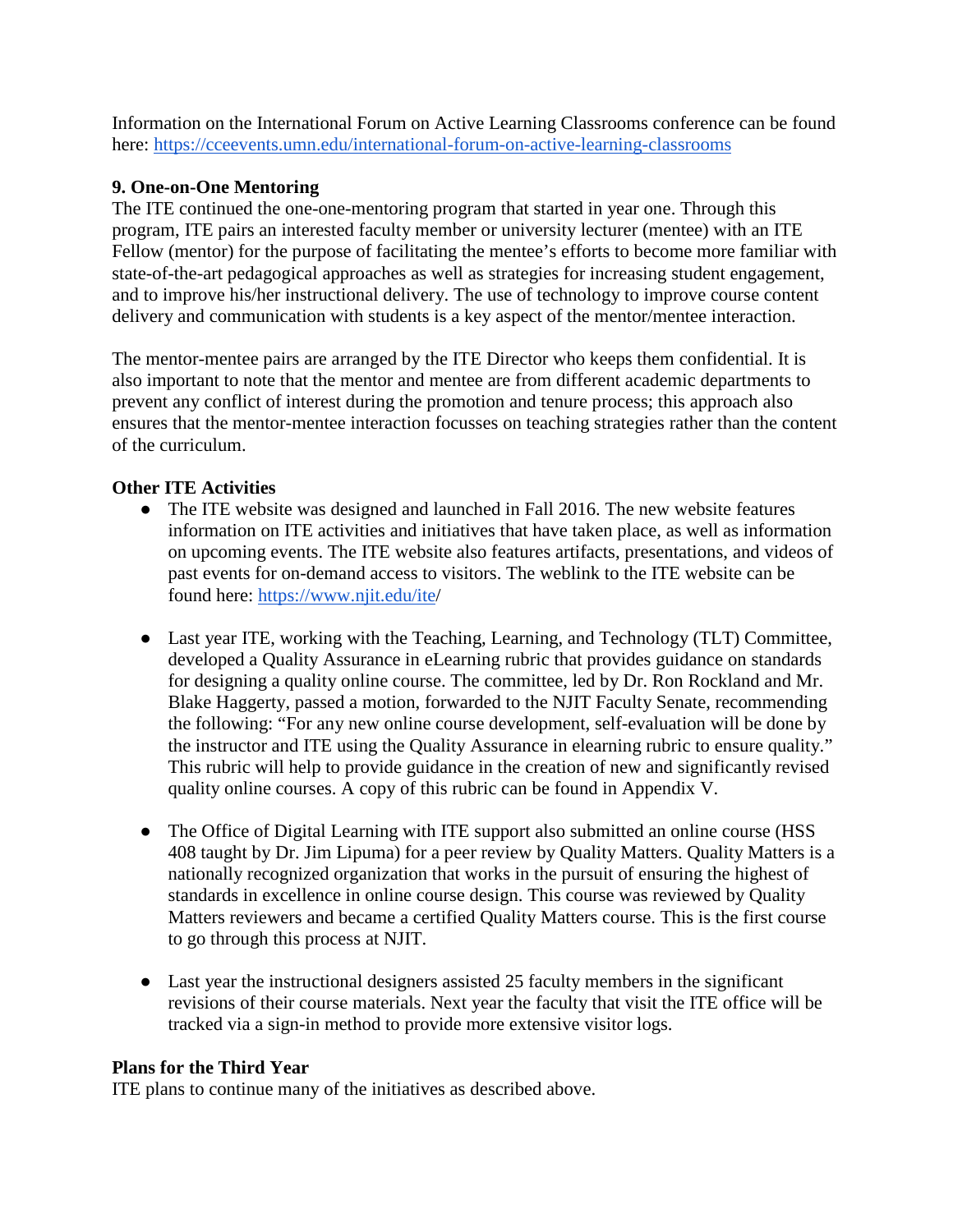Dr. Basil Baltzis will continue as the Director of the ITE and Dr. John Carpinelli will step into the role of Associate Director of ITE for the 2017-2018 academic year. Dr. Carpinelli will take a leadership role in expanding and growing ITE initiatives. Some topics of interest are:

- Creating a syllabus template for all NJIT faculty;
- Improving the teacher education training available for teaching assistants;
- Modifying ITE lunches to have follow-up conversations on the topics discussed and how they were incorporated into the classroom; and
- The introduction of a new program which is tentatively called "Innovations Across the Curriculum." In this program, we will identify known strategies to improve student performance and have faculty volunteers introduce them into their courses. The courses would be at various levels, ranging from freshman through graduate level, and across as many disciplines as possible. The innovation will be assessed and evaluated based upon the impact on student outcomes, which would be built into the project from the beginning. If the necessary data from previous semesters is available, we could also compare student performance on equivalent tests in previous semesters against student performance with study guides.

## **Conclusion**

ITE pursuits have grown and expanded in the second year. ITE has established its presence, is recognized by the NJIT community, and is poised to have an instrumental role in NJIT's efforts to excel in the changing landscape of higher education. ITE is grateful to the Martinson Family Foundation for its support.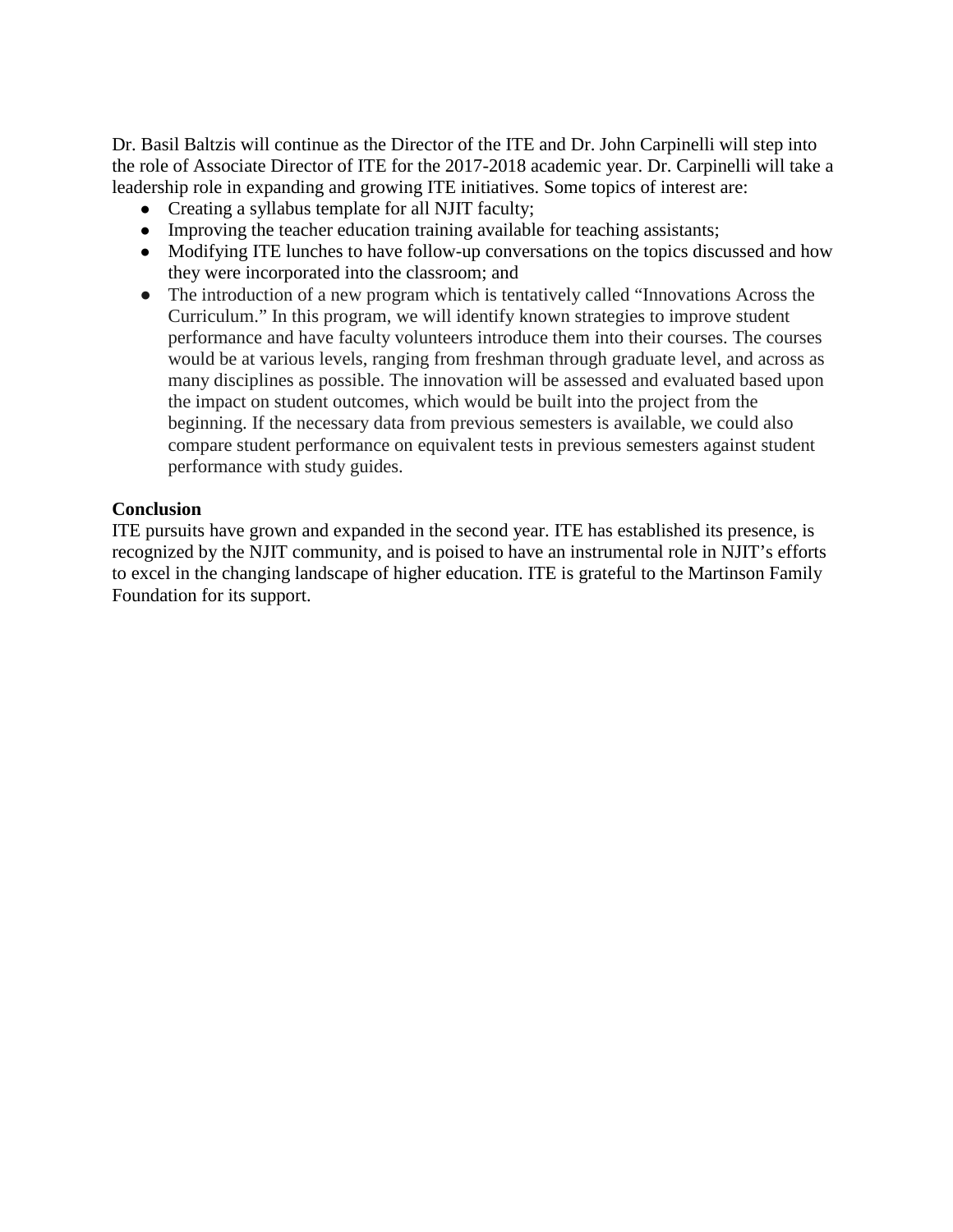## **Appendix I- New Faculty Development Workshop Academic Year 2016 – 2017**

Dates: Specified below

Time: 4:30 p.m. – 7:00 p.m. (includes working dinner served at about 6:00 p.m.)

Place: 112 Eberhardt Hall [Except Thursday, October 20, 2016: Ballroom B]

Total number of sessions: 9

Maximum Number of Attendees: 20

Attendees are placed in groups of 3 or 4 and each group has a mentor (Distinguished Professor, Master Teacher, etc.).

Each session has typically three time slots. Slot-1: Interactive Talk Slot-2: Brainstorming/Mentoring (Round Table: 3 - 4 attendees and one mentor) Slot-3: Case-Study Presentations

The workshop has three themes; each theme runs for 3 weeks (3 sessions) Effective Teaching Successful Grant Funding Professional Service & Tenure

#### **Week-1: Tuesday, September 13, 2016**

#### **Theme: Effective Teaching: Student Engagement**

- Interactive Talk Topical Coverage
	- o Student Engagement in Class
	- o Avoiding Stereotypes
	- o Interactive Conversation
	- Student Groups and their Formation
	- o Student Responsiveness
	- o Oral Communication Styles
	- o On the Go Assessment
	- o Adjusting the Classroom Delivery
- Brainstorming:
	- o Case Study: Individual Issues
	- o Discussion with Mentors
	- o Formulation of Solutions and Best Practices
- Case Study Presentations
	- o Group Presentations
	- o Discussion on Solutions and Best Practices
- Speakers:
	- o Master Teachers
	- o Distinguished Professors who are also Master Teachers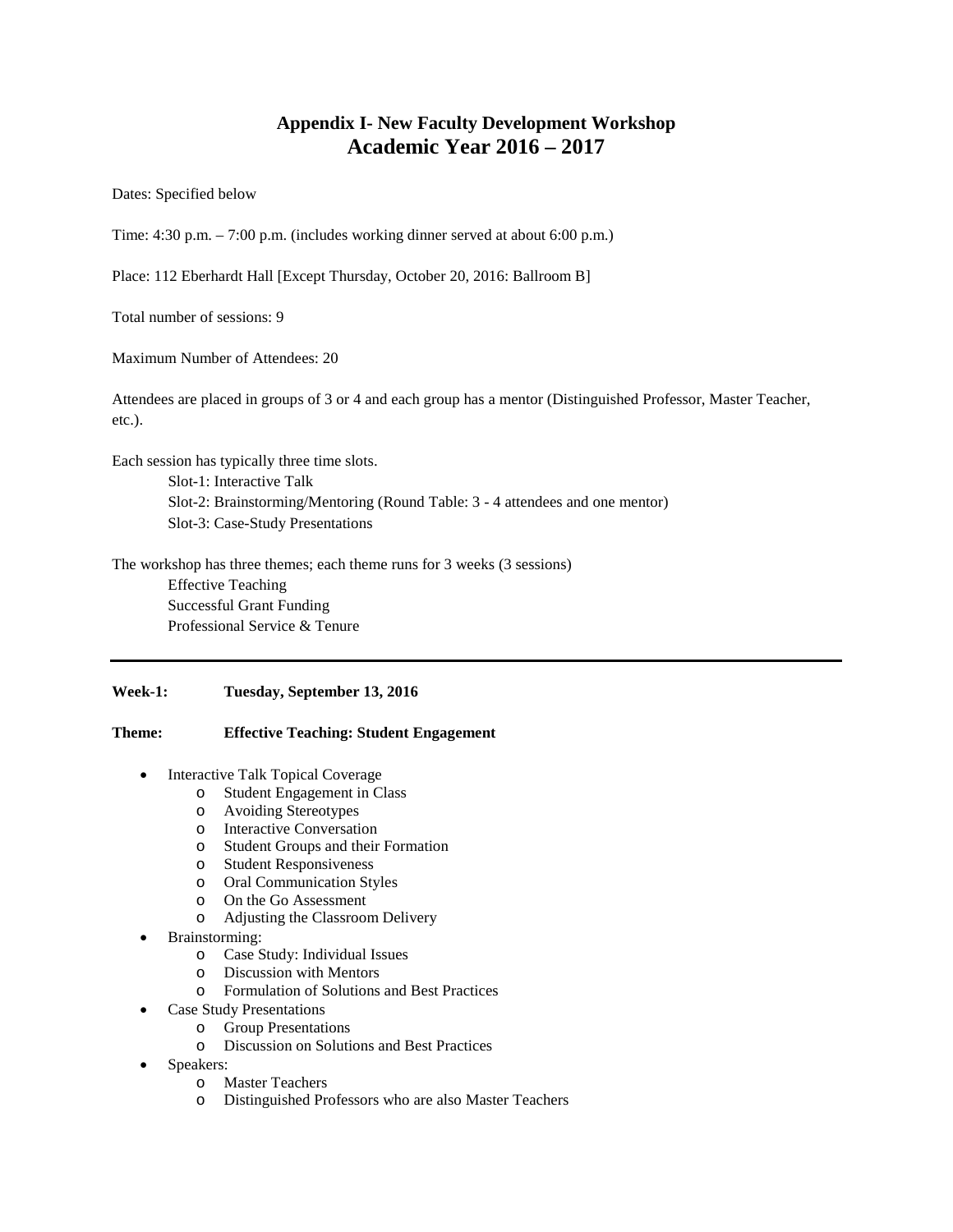#### **Week-2: Tuesday, September 20, 2016**

#### **Theme: Effective Teaching: Classroom Material**

- Interactive Talk Topical Coverage
	-
	- o Setting up Learning Goals o Material/Notes Distribution Before the Class
	- o Reading Assignments
	- **Interactive Discussion**
	- o Demo Material in the Class: Working through examples
	- In-Class Assessment
	- o Cooperative and Peer-Learning
- Brainstorming:
	- o Case Study: Individual Issues
	- o Discussion with Mentors
	- o Formulation of Solutions and Best Practices
- Case Study Presentations
	- o Group Presentations
	- Discussion on Solutions and Best Practices
- Speakers:
	- o Master Teachers
	- o Distinguished Professors who are also Master Teachers

#### **Week-3: Tuesday, September 27, 2016**

#### **Theme: Effective Teaching: Assignments, Assessment and Outside Classroom Activities**

- Interactive Talk Topical Coverage
	- o In-Class Assignments
	- o Discussion on Assignments and Solutions
	- o Assessment of Learning Goals
	- o Outside Classroom Follow-ups
	- o Group Projects and Individual Responsibility
	-
	- o Final Exams Grading and Learning Goals
- Brainstorming:
	- o Case Study: Individual Issues
	- Discussion with Mentors
	- o Formulation of Solutions and Best Practices
- Case Study Presentations
	- o Group Presentations
	- o Discussion on Solutions and Best Practices
- Speakers:
	- o Master Teachers
	- o Distinguished Professors who are also Master Teachers

**Week-4: Thursday, October 13, 2016**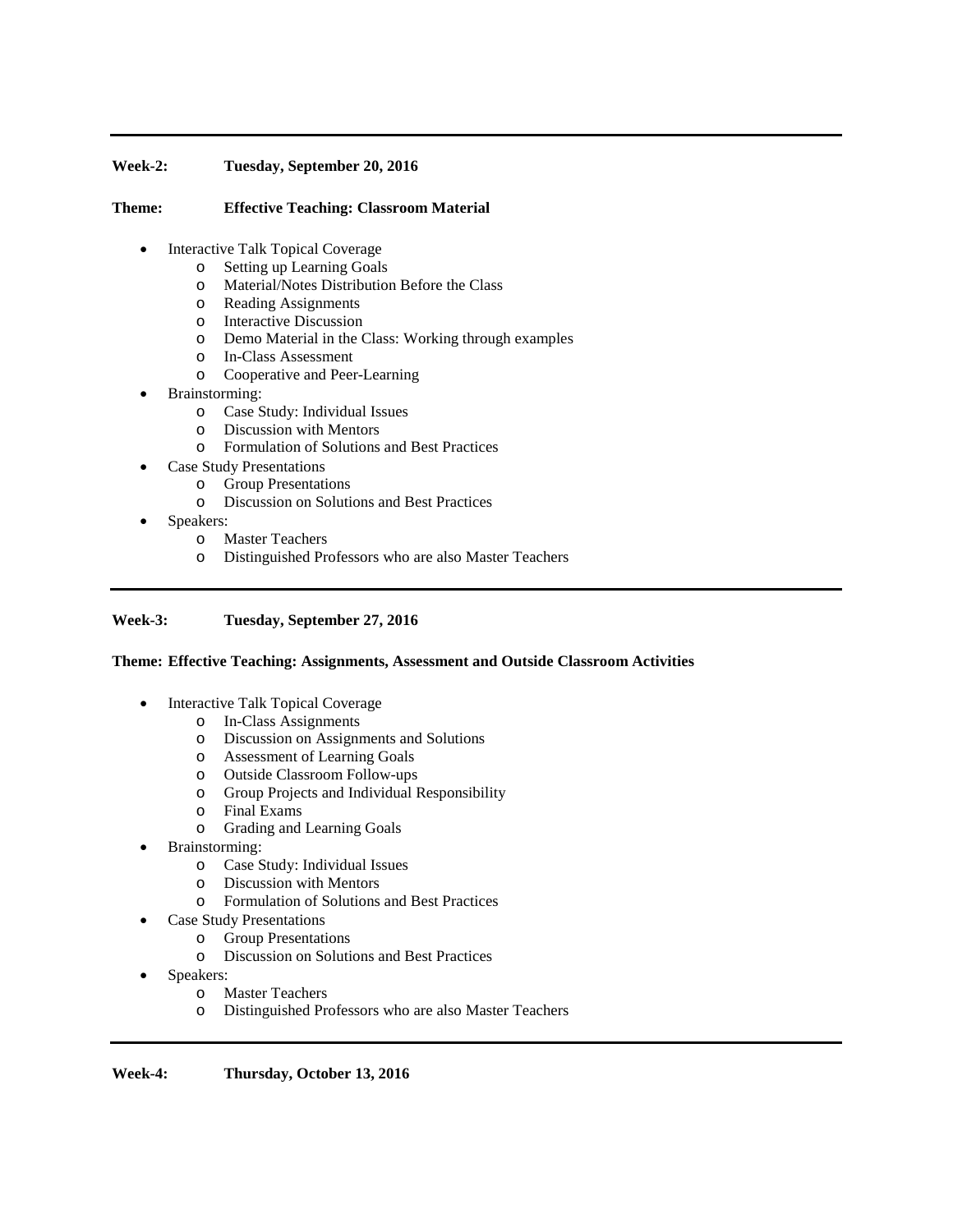#### **Theme: Successful Grant Funding: Proposal Preparation**

- Interactive Talk Topical Coverage
	- o Federal Funding Resources
	- o Federal Proposal Format Requirements
	- Different Proposal Formats: NSF/NIH/DoD/ONR/NASA
	- o Special Programs/RFP/BAA
	- o Main Proposal Preparation
	- o Most Common Mistakes and Errors
	- Available Resources in the Office of Research
- Brainstorming:
	- o Case Study: Sample Proposal
	- o Discussion with Mentors
	- o Formulation of Solutions and Best Practices
- Case Study Presentations
	- o Group Presentations
	- Discussion on Solutions and Best Practices
- Speakers:
	- o Distinguished Professors
	- o Researchers/Directors

#### **Week-5: Thursday, October 20, 2016**

#### **Theme: Successful Grant Funding: Budget Preparation and Submission**

- Interactive Talk Topical Coverage
	- o Federal Budget Templates
	- o Budget Preparation Format and Requirements
	-
	- o NJIT and Agency Policies Budget Adjustments at Award
	- o Most Common Mistakes and Errors<br>  $\Omega$  Final Submission: Guidelines and Fi
	- Final Submission: Guidelines and Error Check
- Brainstorming:
	- o Case Study: Sample Budget and Proposal
	- o Discussion with Mentors
	- Formulation of Solutions and Best Practices
	- Case Study Presentations
		- o Group Presentations
		- o Discussion on Solutions and Best Practices
- Speakers:
	- o Distinguished Professors
	- Researchers/Directors

#### **Week-6: Tuesday, November 1, 2016**

#### **Theme: Successful Grant Funding: Proposal Review and Funding**

- Interactive Talk Topical Coverage
	- o Review Protocol and Proposal Format<br>
	o Review Processes: Different Agencies
	- Review Processes: Different Agencies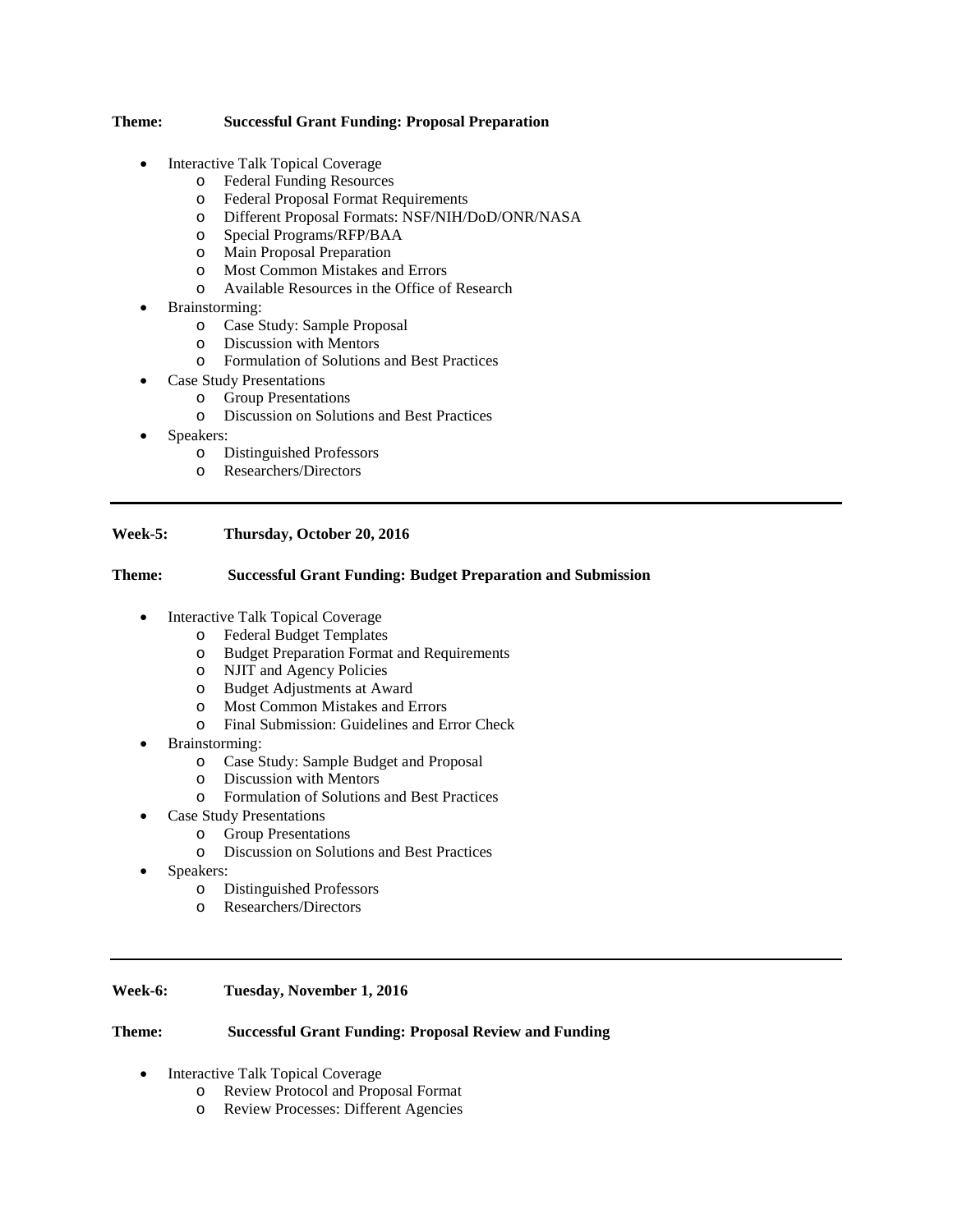- o Review Criterion: Different Agencies
- o Funding Processes: Different Agencies
- o Most Common Mistakes and Errors
- o Sample Proposal Review Formats and Scores
- Brainstorming:
	- o Case Study: Sample Proposal and Reviews
	- o Discussion with Mentors
	- Formulation of Solutions and Best Practices
- Case Study Presentations
	- o Group Presentations
	- o Discussion on Solutions and Best Practices
- Speakers:
	- o Distinguished Professors
	- Researchers/Directors

#### **Week-7: Monday, November 7, 2016**

#### **Theme: Professional Service & Tenure: Professional Societies**

- Interactive Talk Topical Coverage
	- o Professional Service Opportunities and Protocols
	- o Reviewers for Journal and Editorial Board
	- o Conference Organization
	- o Review Panels for Federal Funding Agencies
	- **Most Common Perceptions**
- Brainstorming:
	- o Case Study: Sample Opportunities
	- o Discussion with Mentors
	- Formulation of Solutions and Best Practices
- Case Study Presentations
	- o Group Presentations
	- o Discussion on Solutions and Best Practices
- Speakers:
	- o Distinguished Professors
	- o Senior Professors/Editors/Conference Chairs

#### **Week-8: Tuesday, November 15, 2016**

#### **Theme: Professional Service & Tenure: Scholarly Publications**

- Interactive Talk Topical Coverage
	- o Publishing Papers in Journals vs Conferences
	- o Where to Publish? Impact Factor
	- o Citation Index
	- Systematic Tracking of the Impact of One's Work **(Presentation by Liaison Librarians)**
	- o Emerging as an Expert in the Field
	- o What is important for Tenure Consideration?
	- o Most Common Perceptions
- Brainstorming:
	- o Case Study: Sample Tenure Guidelines
	- o Discussion with Mentors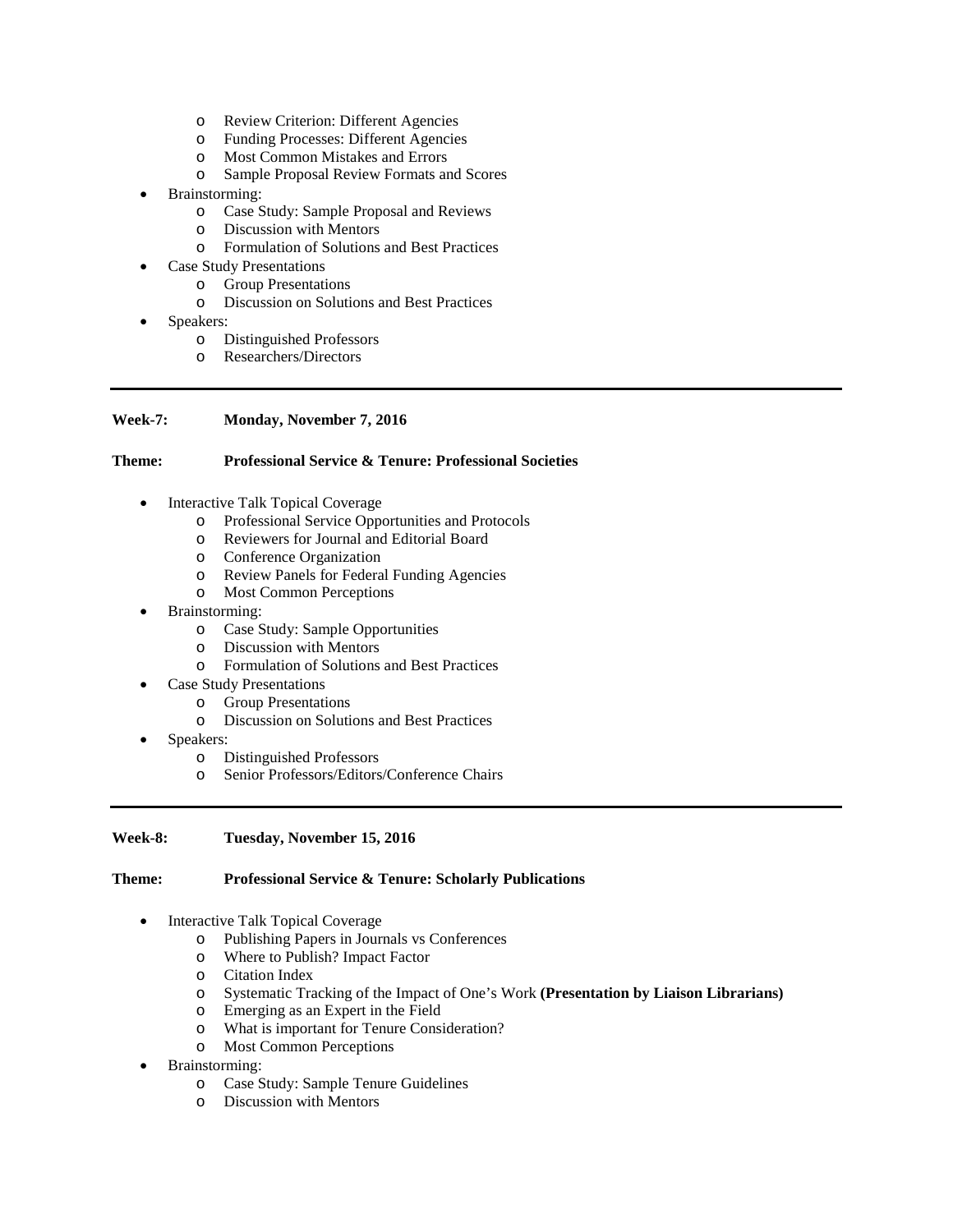- o Formulation of Solutions and Best Practices
- Case Study Presentations
	- o Group Presentations
	- o Discussion on Solutions and Best Practices
- Speakers:
	- o Distinguished Professors
	- Senior Professors/Editors/Conference Chairs

#### **Week-9: Tuesday, November 22, 2016**

#### **Theme: Professional Service & Tenure: Tenure Considerations**

- Interactive Talk Topical Coverage
	- o Tenure Process
	- o Resume Preparation
	- o Emerging as an Expert in the Field for Tenure Consideration
	- o Reference Network
	- o Grants and Collaborative Funding
	- Publications and Citation Index
	- o Sample Dossiers
	- o Most Common Perceptions
- Brainstorming:
	- o Case Study: Sample Dossiers and Tenure Consideration
	- Discussion with Mentors
	- o Formulation of Solutions and Best Practices
- **Case Study Presentations** 
	- o Group Presentations
	- o Discussion on Solutions and Best Practices
- Speakers:
	- o Distinguished Professors
	- Senior Professors/Prior University P&T Committee Members

#### **Appendix II - Lunch at ITE Schedule 16-17 Academic Year**

- 1. September 20, 2016: "*The Importance of Teaching Information Literacy?*" Matthew Adams
- 2. September 27 2016: "*The Gateway Project: Helping new NJIT succeed.*"
- 3. Gordon Thomas
- 4. October 4, 2016: "*Research to teaching transition hiccups for tenure-track faculty: How to overcome them*" Sagnik Basuray
- 5. October 11, 2016: "*Fostering Critical Reading Skills in your Discipline*" Megan O'Neil
- 6. October 18, 2016: "*Embedding Information Literacy into a Course*" Melodi Guilbault
- 7. October 25, 2016: "*John Biggs' theory of Constructive Alignment: Teaching Approaches to increase Student Learning*" Basil Baltzis
- 8. November 1, 2016: "*Assessing Individual Performance within a Group Setting*" Ron Rockland
- 9. November 8, 2016: "*Student Group Projects: Group Effectiveness, Communication and Leadership*" Raj Sodhi
- 10. November 15, 2016: "*Teaching and Transparency: Building and Maintaining Student Trust*" Kyle Riismandel
- 11. November 29, 2016: "*Technology Tools for Teaching and Student Engagement*" Padma Natarajan
- 12. December 6, 2016: "*Knowledge, Critical Thinking and Curiosity*" Xianqin Wang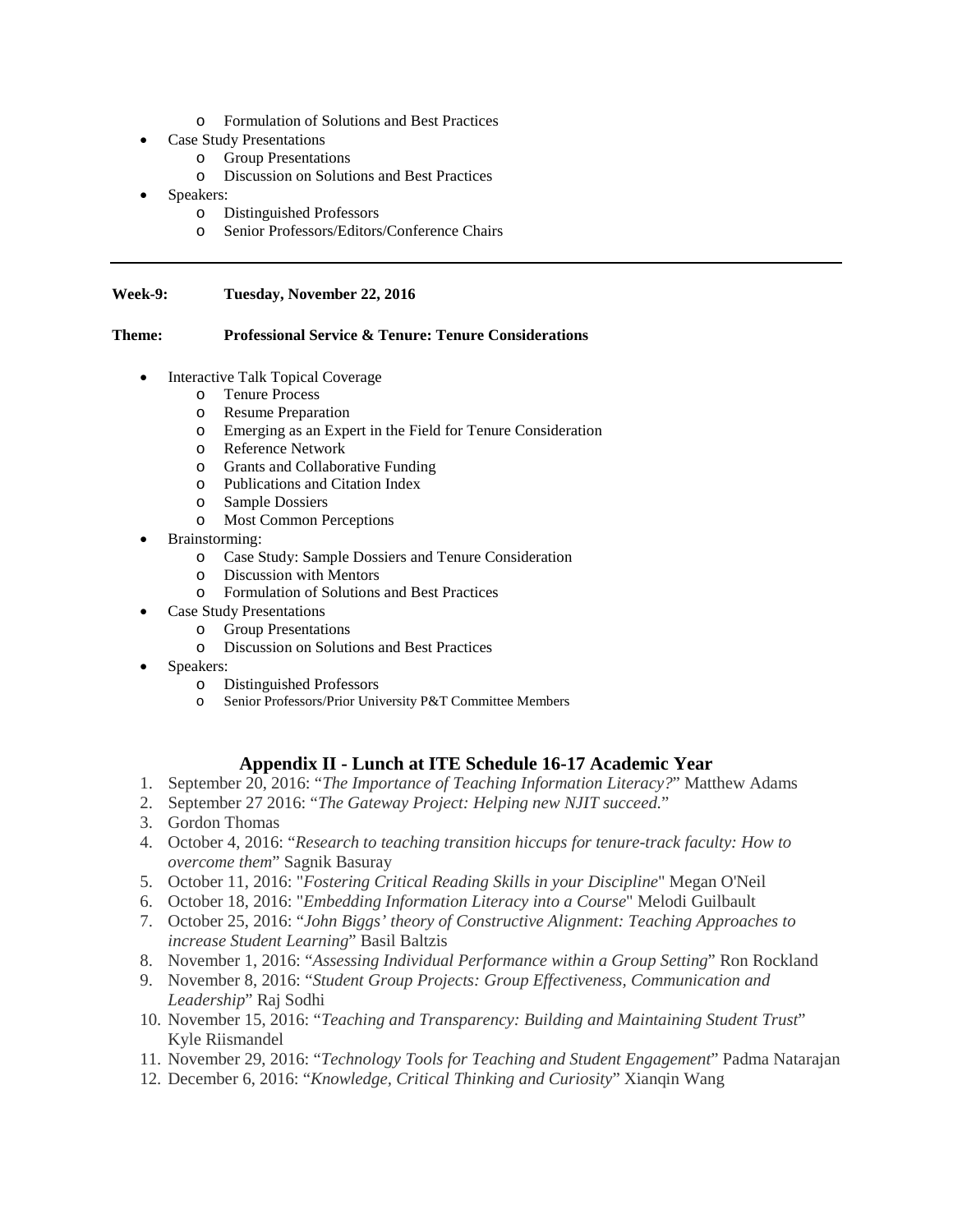- 13. January 24, 2017: "*Professional Development for Students Inside and Outside of the Classroom*" Alison Lefkovitz
- 14. January 31, 2017: "*Mentoring Undergraduates in Research*" David Horntrop
- 15. February 7, 2017: "*Improving Student Presentations through Peer Critiques*" Regina Collins
- 16. February 14, 2017: "*Reverse Engineering Inspires Freshmen Mechanical Engineering Students*" Balraj Mani
- 17. February 21, 2017: "*I Contain Multitudes: The Art and Challenges of Teaching at Scale*" Barry Cohen
- 18. February 28, 2017: "*Engaging the Adult Learner: A Discussion on Teaching Strategies and Technology*" Michael Koskinen
- 19. March 7, 2017: "*Lectures are Not Dead: Effective Strategies for Excellent Lectures*" Ecevit Bilgili
- 20. March 21, 2017: "*Helping Underprepared Students Succeed at NJIT*", Ashish Borgaonkar
- 21. April 4, 2017: "*Experiences with Group Learning Activities: Benefits and Challenges*" Laurent Simon
- 22. April 11, 2017: "*Designing and Teaching a Graduate Course Based on Current Research*" Ed Dreizin
- 23. April 18, 2017: "*Integrating Undergraduates into Research Productively*" Tara Alvarez
- 24. April 26 (Wednesday), 2017: "*Teaching a Course in a Classroom and On-Line: Lessons Learned*" Ron Rockland

## **Appendix III - ITE Workshop Schedules**

#### **September 1, 2016 Workshop**  $8:30 -$ 9:00 **Registration, Breakfast, and Introductions (***GITC 3710)*  $9:00 -$ 10:00 **General Session: Addressing the Variety of Learning Styles in the Classroom** Students have different learning styles, characteristic strengths and preferences in the way they take in and process information. This session introduces learning styles and strategies instructors can use to present material so students can learn in their most effective way. Participants will take an online Myers-Briggs Type Indicator test to determine their own learning styles. Dr. John Carpinelli (*GITC 3710)*  $10:00 -$ 11:00 **Technology Enhanced Pedagogy** There is a wealth of technologies available that can be used in the classroom. However, using technology without a relationship to enhancing pedagogy, and therefore enhancing student learning, is a poor decision. This workshop will cover several technologies that are available at NJIT, and demonstrate how they have been used in a face to face class to improve student learning. Dr. Ron Rockland (*GITC 3710)* **Best Practices for Online Instruction** Teaching online has a different set of challenges than the face-to-face classroom. This session will discuss strategies and best practices for facilitating asynchronous online learning. Mike Koskinen (*GITC 2302)*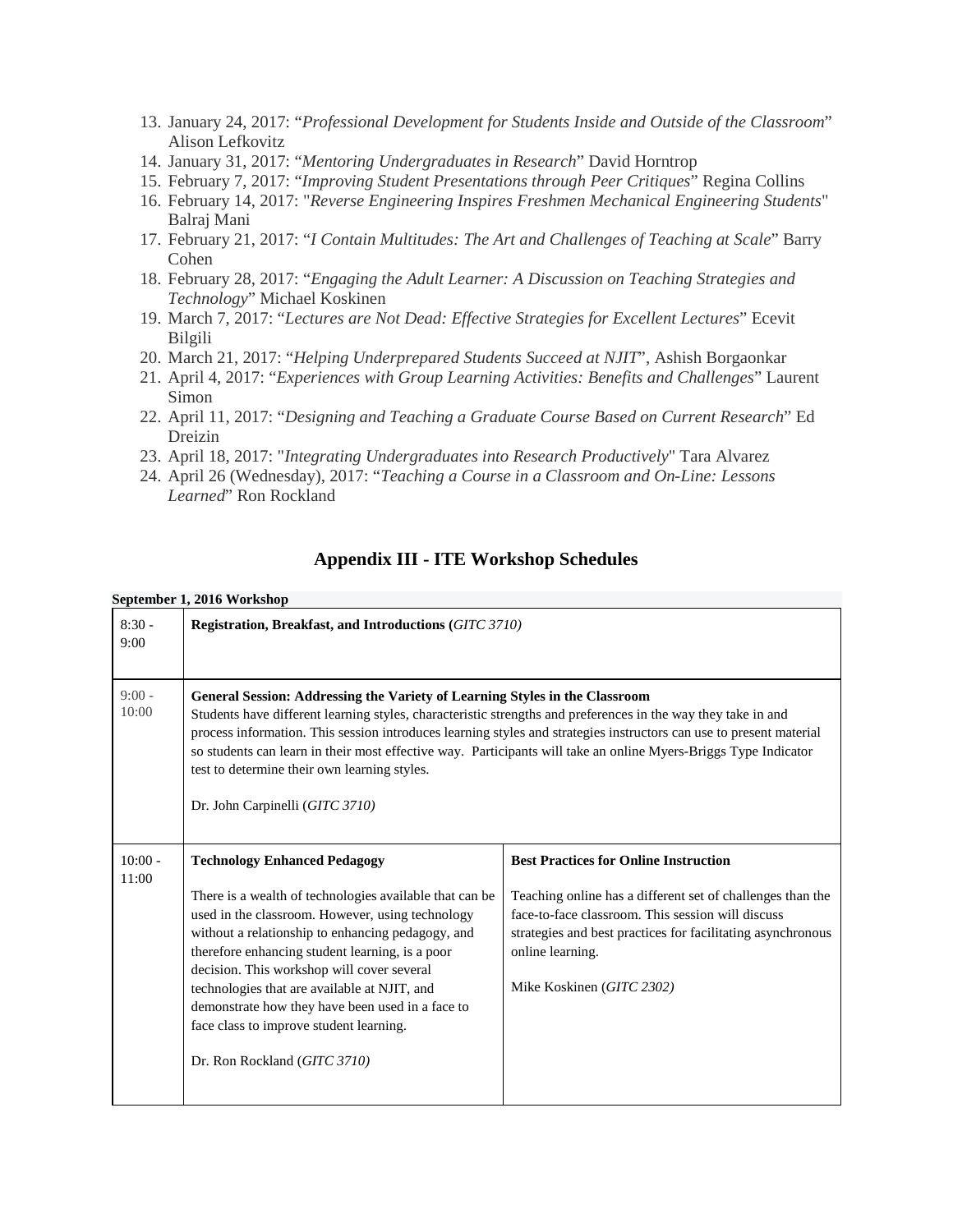| $11:00 -$<br>12:00 | The Challenges of Introducing Novel Applications<br>in an Existing Course<br>The rapid pace of technological advances in<br>engineering makes it difficult for faculty members to<br>include relevant applications in a four-year<br>curriculum. While such efforts have merit, they may<br>aggravate an already precarious student retention<br>program, if not handled properly. The indiscriminate<br>addition of topics into a course is sometimes achieved<br>at the expense of fundamental knowledge. Eventually,<br>core concepts and practices are not taught or properly<br>reinforced in a manner that can help the students<br>solve real-life problems. This presentation will<br>examine these challenges and how they are treated in<br>a Chemical Engineering course.<br>Dr. Laurent Simon (GITC 3710) | <b>Digital Learning Potpourri</b><br>Learn about the various digital services the Office of<br>Digital Learning has to offer. In this session we will<br>discuss tools such as Moodle, Kaltura, Respondus, and<br>more! We will also share resources for online course<br>design and other instructional tools.<br>Amanda Molina (GITC 2302)                                                                                                                                                                                                               |  |
|--------------------|-----------------------------------------------------------------------------------------------------------------------------------------------------------------------------------------------------------------------------------------------------------------------------------------------------------------------------------------------------------------------------------------------------------------------------------------------------------------------------------------------------------------------------------------------------------------------------------------------------------------------------------------------------------------------------------------------------------------------------------------------------------------------------------------------------------------------|------------------------------------------------------------------------------------------------------------------------------------------------------------------------------------------------------------------------------------------------------------------------------------------------------------------------------------------------------------------------------------------------------------------------------------------------------------------------------------------------------------------------------------------------------------|--|
| 12:00              | Lunch: $(GITC 3710)$                                                                                                                                                                                                                                                                                                                                                                                                                                                                                                                                                                                                                                                                                                                                                                                                  |                                                                                                                                                                                                                                                                                                                                                                                                                                                                                                                                                            |  |
| $12:30 -$<br>1:30  | Lunch Speaker - The Process and the Outcome: Linking Formative and Summative Assessment<br>The words "formative" and "summative" assessment are often used without a clear understanding of their<br>meanings. This presentation will show how documenting and evaluating program implementation and<br>management is necessary for accurately developing and interpreting program outcomes.<br>Dr. Chuck Brooks (GITC 3710)                                                                                                                                                                                                                                                                                                                                                                                          |                                                                                                                                                                                                                                                                                                                                                                                                                                                                                                                                                            |  |
| $1:30 -$<br>2:30   | Insights into Transitioning a Face-to Face to an<br><b>Online Class</b><br>If you have never taught an online class you may be<br>wondering how to transition your face-face class to an<br>online class. The presentation will highlight that the<br>transition requires more than learning how to use the<br>technology and loading the material into moodle. The<br>presentation will focus on some areas that need to be<br>considered to create an effective online class. One<br>key point is to begin the course design process with<br>the syllabus - so bring your syllabus with you.<br>Dr. Melodi Guilbaut (GITC 3710)                                                                                                                                                                                     | <b>Strategies for Motivating Learners</b><br>21st century learners, consisting of a mix of Gen X,<br>Millenials, and iGeneration students are demanding a<br>"student centered" approach to learning. In this session,<br>we will discuss the evolving academic strategies and<br>psychology in order to motivate this range of learners.<br>Some of these strategies underpin tactics used in<br>gamification, such as progressive scoring and digital<br>badging, to using apps and social media to engage all<br>learners.<br>Jenna Corraro (GITC 2302) |  |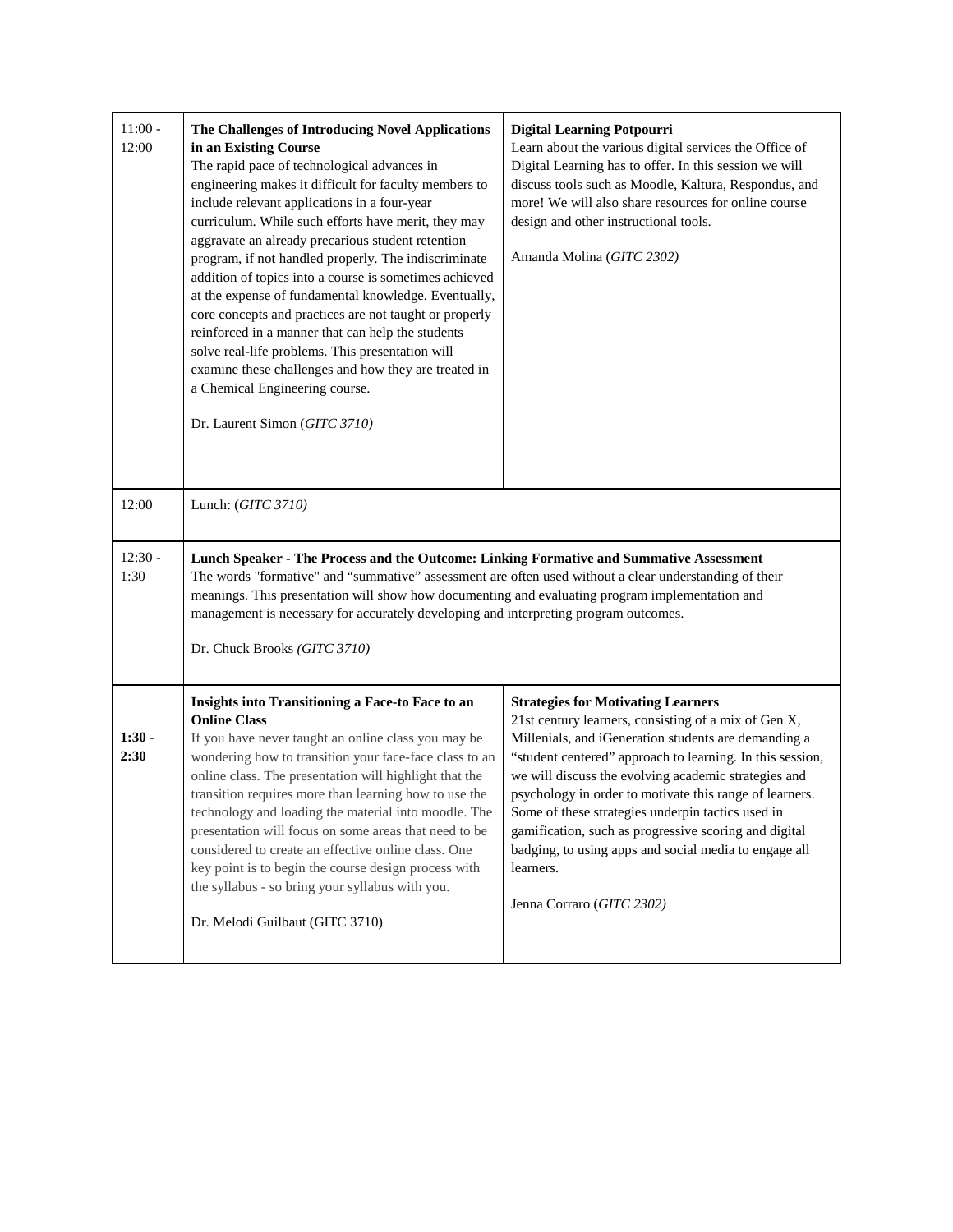| $2:30 -$<br>3:30        | Your Course Is More Than Just the Material:<br><b>Connecting Your Course to the World</b><br>So often, instructors approach a course as merely an<br>effort to help students become proficient with the<br>course material. However, the reason your class is<br>part of a course sequence or curriculum indicates its<br>larger connections. Furthermore, each degree or<br>concentration connects to potential professions and<br>life paths. In this presentation, we discuss how we<br>have enlarged the context of a math course to engage<br>students in reflecting on how the course content<br>relates to principles that connect to students' majors,<br>to their prospective careers and to issues that arise in<br>the world around them.<br>Dr. Bruce Bukiet (GITC 3710) | <b>Moodle Drop-In</b><br>Do you have a question about Moodle or are not sure<br>exactly what it is and how it can be used? This session<br>will cover both basic and advanced functions and tools in<br>Moodle. We will also provide participants with an<br>opportunity to get answers to their Moodle questions.<br>Mike Koskinen, Jenna Corraro and Amanda Molina<br>(GITC 2302)                                                                                                                                             |  |
|-------------------------|--------------------------------------------------------------------------------------------------------------------------------------------------------------------------------------------------------------------------------------------------------------------------------------------------------------------------------------------------------------------------------------------------------------------------------------------------------------------------------------------------------------------------------------------------------------------------------------------------------------------------------------------------------------------------------------------------------------------------------------------------------------------------------------|---------------------------------------------------------------------------------------------------------------------------------------------------------------------------------------------------------------------------------------------------------------------------------------------------------------------------------------------------------------------------------------------------------------------------------------------------------------------------------------------------------------------------------|--|
| $3:30 -$<br>4:30        | <b>Closing Session: Academic Integrity Panel</b><br>Dr. Basil Baltzis, Dr. Marybeth Boger, Blake Haggerty, Dr. Laura Valente (GITC 3710)                                                                                                                                                                                                                                                                                                                                                                                                                                                                                                                                                                                                                                             |                                                                                                                                                                                                                                                                                                                                                                                                                                                                                                                                 |  |
| 4:30                    | Drawing for Prizes (GITC 3710)                                                                                                                                                                                                                                                                                                                                                                                                                                                                                                                                                                                                                                                                                                                                                       |                                                                                                                                                                                                                                                                                                                                                                                                                                                                                                                                 |  |
| <b>January 12, 2017</b> |                                                                                                                                                                                                                                                                                                                                                                                                                                                                                                                                                                                                                                                                                                                                                                                      |                                                                                                                                                                                                                                                                                                                                                                                                                                                                                                                                 |  |
| $8:30 -$<br>9:00        | Registration, Breakfast, and Introductions (GITC 3710)                                                                                                                                                                                                                                                                                                                                                                                                                                                                                                                                                                                                                                                                                                                               |                                                                                                                                                                                                                                                                                                                                                                                                                                                                                                                                 |  |
| $9:00 -$<br>10:00       | <b>Instructional Techniques for Today's Students</b><br>Dr. Matt Adams and Dr. Megan O'neill (GITC 3710)                                                                                                                                                                                                                                                                                                                                                                                                                                                                                                                                                                                                                                                                             |                                                                                                                                                                                                                                                                                                                                                                                                                                                                                                                                 |  |
| $10:00 -$<br>11:00      | <b>Open Pathways to Student Success: Exploring</b><br>Open and Affordable Textbooks Adoption at NJIT<br>The presentation will explore open educational<br>resources (OER) and affordable textbooks adoption<br>programs, potential implications of having primary<br>instructional materials available to students at no or<br>very low cost and potential partnerships and future<br>directions. The session will also look for feedback as<br>well as the framework necessary for assessing the<br>impact of the OER and affordable textbook initiative.<br>Ann Hoang and Blake Haggerty (GITC 3710)                                                                                                                                                                               | <b>Using Kaltura for Instruction</b><br>Learn how to use Kaltura to support your course's<br>digital media needs. Kaltura is a media repository<br>fully integrated with Moodle. In addition to serving as<br>a media repository, Kaltura offers opportunities for<br>enhancing instruction by facilitating the creation and<br>distribution of multimedia learning objects. This<br>session will showcase desktop recording, integrating<br>into Moodle, and sharing your videos with your class.<br>Amanda Molina (GITC 2302) |  |
| $11:00-$<br>12:00       | The Gateway Project: Helping New NJIT Students<br><b>Succeed</b><br>Representatives from Chemistry and Physics will<br>discuss their collaboration with the Gardner Institute<br>for Excellence in Undergraduate Education as well as<br>recent changes made to Physics 102 as well as the                                                                                                                                                                                                                                                                                                                                                                                                                                                                                           | <b>What's New With You Moodle?</b><br>Have any questions pertaining to Moodle or are you<br>new to Moodle? This session will go over new<br>features of Moodle and introduce some of the basics.<br>In addition we will also take specific faculty<br>questions and provide hands on assistance.                                                                                                                                                                                                                                |  |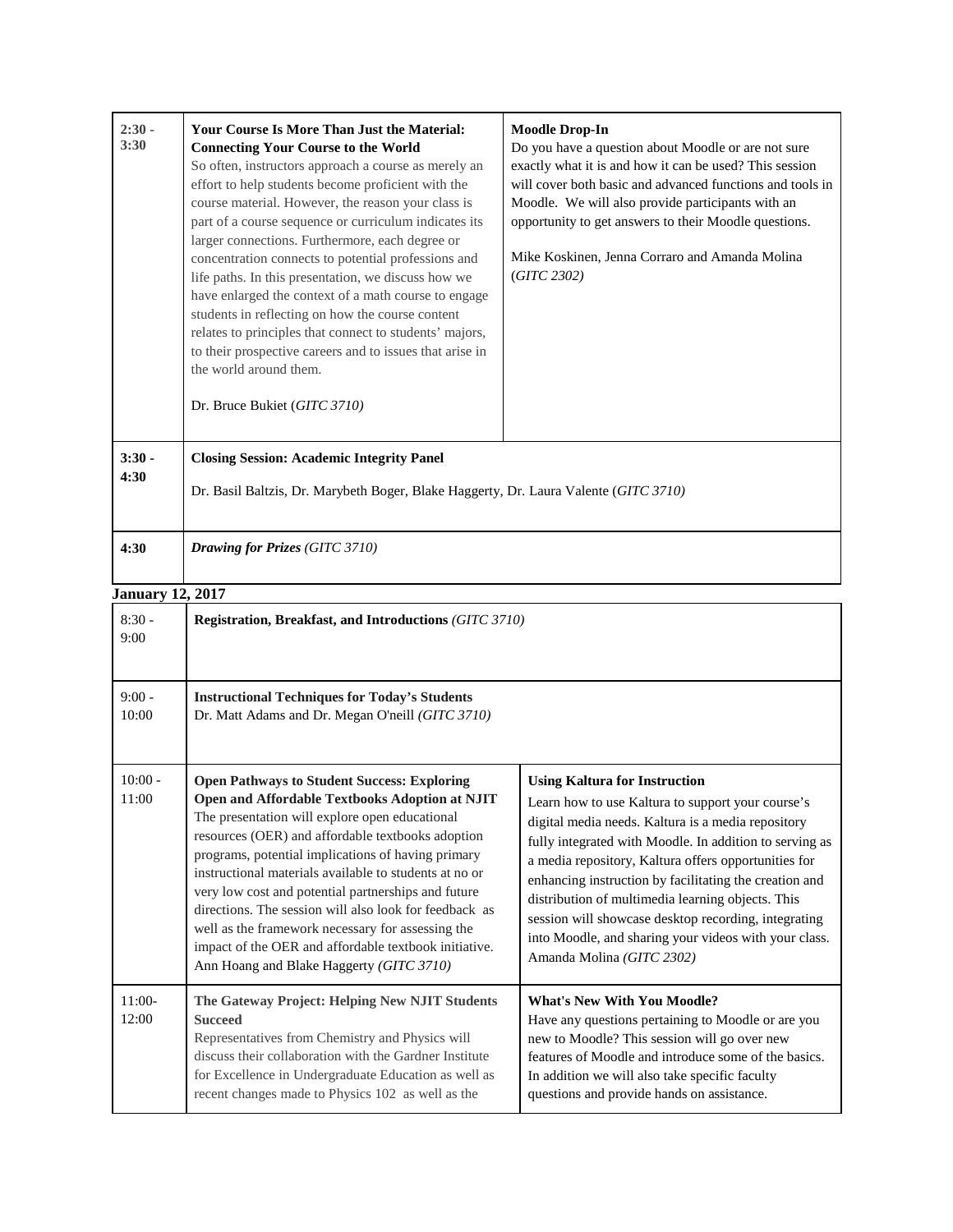|                 | Freshman Chemistry Program in an effort to increase<br>student success.<br>Dr. Bhavani Balasubramanian and Dr. Ken Ahn (GITC<br>3710)                                                                                                                                                                                                                                                                                                                                                                                                                                                                                                                                                                                                                                                                                                                                                                                    | Michael Koskinen, Amanda Molina, Nikki Bosca<br>(GITC 2302)                                                                                                                                                                                                                                                                                                                                                                                                                                                                                                                                                                             |  |
|-----------------|--------------------------------------------------------------------------------------------------------------------------------------------------------------------------------------------------------------------------------------------------------------------------------------------------------------------------------------------------------------------------------------------------------------------------------------------------------------------------------------------------------------------------------------------------------------------------------------------------------------------------------------------------------------------------------------------------------------------------------------------------------------------------------------------------------------------------------------------------------------------------------------------------------------------------|-----------------------------------------------------------------------------------------------------------------------------------------------------------------------------------------------------------------------------------------------------------------------------------------------------------------------------------------------------------------------------------------------------------------------------------------------------------------------------------------------------------------------------------------------------------------------------------------------------------------------------------------|--|
| 12:00           | Lunch (GITC 3710)                                                                                                                                                                                                                                                                                                                                                                                                                                                                                                                                                                                                                                                                                                                                                                                                                                                                                                        |                                                                                                                                                                                                                                                                                                                                                                                                                                                                                                                                                                                                                                         |  |
| 12:30-<br>1:30  | <b>Lunch Session: Best Practices For Digital Learning</b><br>We will discuss strategies for effectively using digital learning tools to support face-to-face, online and<br>converged learning. Emphasis will be placed on strategies for engaging students using asynchronous discussion,<br>assessing students as well capturing and creating course materials.<br>Blake Haggerty and Mike Koskinen (GITC 3710)                                                                                                                                                                                                                                                                                                                                                                                                                                                                                                        |                                                                                                                                                                                                                                                                                                                                                                                                                                                                                                                                                                                                                                         |  |
| $1:30-$<br>2:30 | <b>Technology Tools for Teaching and Student Engagement</b><br>Dr. Padma Natarajan (GITC 3710)                                                                                                                                                                                                                                                                                                                                                                                                                                                                                                                                                                                                                                                                                                                                                                                                                           |                                                                                                                                                                                                                                                                                                                                                                                                                                                                                                                                                                                                                                         |  |
| $2:30-$<br>3:30 | Leveraging ePortfolios Across the Curriculum<br>ePortfolios - digital showcases of student work - have<br>been used by the Department of Humanities for<br>program assessment since 2010. ePortfolios provide<br>evidence of student mastery when evaluated against a<br>rubric based on course and/or program learning goals.<br>As digital repositories, ePortfolios can contain much<br>more than student writing. From code samples (or<br>links to Github) to mechanical engineering drawings,<br>ePortfolios have the potential to become powerful<br>assessment tools for program administrators as well as<br>showpieces for students. This session will discuss the<br>potential of ePortfolios to illustrate student mastery in a<br>variety of STEM disciplines and will briefly introduce<br>methods through which ePortfolios can be used for<br>programmatic assessment.<br>Dr. Regina Collins (GITC 3710) | <b>Creating Collaborative Spaces in the Classroom -</b><br><b>How Students Can Teach Each Other Using</b><br><b>Student-Generated Wikis</b><br>Collaborative work is essential for success in both<br>educational and professional environments. Wikis<br>are a popular method for collaborative projects and<br>indirect, student-centered learning. This presentation<br>will cover the educational uses of wikis in the<br>classroom (specifically, how to use them in Moodle)<br>and how they can be used to have students generate<br>their own resources and participate in collaborative<br>projects.<br>Nikki Bosca (GITC 2315) |  |
| $3:00-$<br>4:00 | <b>Central King Building - Designing for Student Success</b><br>This spring NJIT will unveil two new floors of the Central King Building. Aligned with NJIT's 2020 Vision,<br>these spaces will provide students new new spaces that promote student interaction and collaboration. We will<br>provide an overview of these facilities, including the open study spaces, converged classrooms, Scale-Up<br>classroom, Writing Center, Institute for Teaching Excellence as well as the Math and Science Engagement<br>Center. After the Drawing for Prizes we will have an option tour for anyone interested in seeing the new floors.<br>Dr. Kevin Belfield (GITC 3710)                                                                                                                                                                                                                                                 |                                                                                                                                                                                                                                                                                                                                                                                                                                                                                                                                                                                                                                         |  |
| 4:00            | Drawing for Prizes (GITC 3710)                                                                                                                                                                                                                                                                                                                                                                                                                                                                                                                                                                                                                                                                                                                                                                                                                                                                                           |                                                                                                                                                                                                                                                                                                                                                                                                                                                                                                                                                                                                                                         |  |

## **May 18, 2017**

| $8:30-$ | <b>Registration, Breakfast, and Introductions (CKB G-8 - Scale-up Classroom)</b> |
|---------|----------------------------------------------------------------------------------|
| 9:00    |                                                                                  |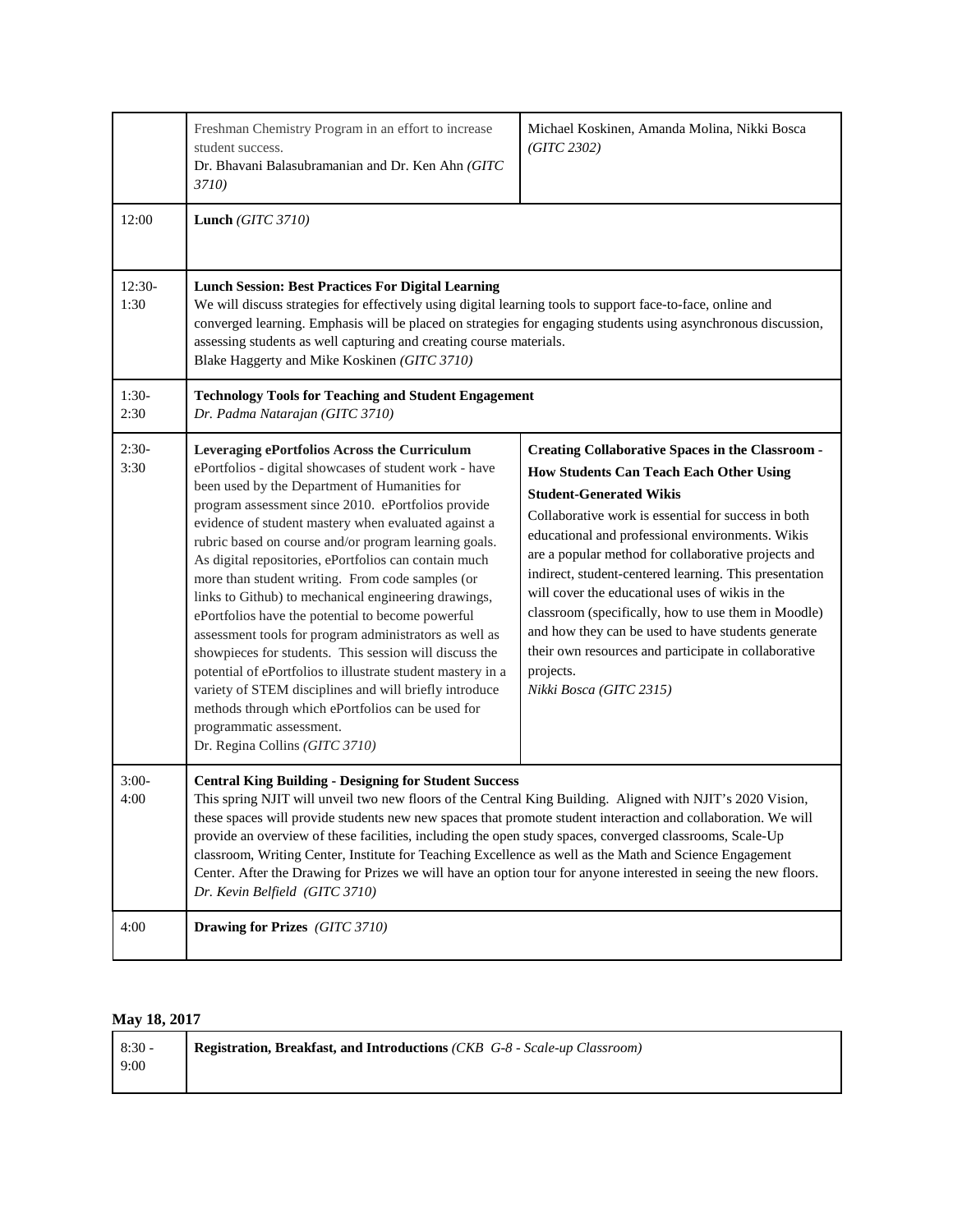| $9:00 -$<br>10:00  | <b>New Teaching Opportunities - Central King Building</b><br>Learn about the new capabilities available in the newly renovated CKB building. Topics covered will include<br>using flexible furniture to support active learning, embracing a BYOD environment, teaching in a scale-up<br>classroom and incorporating synchronous learning with new Converged classrooms.<br>Blake Haggerty and Mike Koskinen (CKB G-8 - Scale-up Classroom)                                                                                                                 |                                                                                                                                                                                                                                                                                                                                                                                                                                                                                                                                                                                                                                                                                                                                                                              |  |
|--------------------|-------------------------------------------------------------------------------------------------------------------------------------------------------------------------------------------------------------------------------------------------------------------------------------------------------------------------------------------------------------------------------------------------------------------------------------------------------------------------------------------------------------------------------------------------------------|------------------------------------------------------------------------------------------------------------------------------------------------------------------------------------------------------------------------------------------------------------------------------------------------------------------------------------------------------------------------------------------------------------------------------------------------------------------------------------------------------------------------------------------------------------------------------------------------------------------------------------------------------------------------------------------------------------------------------------------------------------------------------|--|
| $10:00 -$<br>11:00 | <b>Real-time Assessment of Student Learning using</b><br><b>Tech Tools in Teaching</b><br>In this presentation, we will discuss how we take<br>advantage of free technology tools to enhance the<br>learning environment in our classrooms and increase<br>student engagement. These tools would enable the<br>instructor to gauge students' understanding in real time<br>and adjust their teaching accordingly.<br>Bruce Bukiet and Padma Natarajan (CKB 116)                                                                                             | <b>Creating Kaltura Quizzes and Interactive Moodle</b><br><b>Activities</b><br>Engage and assess students with interactive video<br>quizzing. Learn how to insert multiple choice<br>questions at any point in a video you have created.<br>The finished product can then be embedded into<br>Moodle using the new H5P resource.<br>Amanda Molina (CKB G-8 - Scale-up Classroom)                                                                                                                                                                                                                                                                                                                                                                                             |  |
| $11:00-$<br>12:00  | <b>Evolving an Online Course from a Face to Face</b><br><b>Course</b><br>One way of developing an online course would be,<br>over a period of time, evolving it from a face to face<br>class. There are many differences, and a need to have<br>a quantifiable measure of the structure of this course.<br>We will discuss a possible structure using an NJIT<br>rubric, the technologies in creating materials for this<br>type of course, as well as some issues in evolving from<br>a face to face course to an online course.<br>Ron Rockland (CKB 116) | <b>Aligning your Moodle Course with Effective</b><br><b>Syllabus Design</b><br>Whether you teach online or face-to-face and are<br>using Moodle, an effectively designed syllabus<br>should be the cornerstone of any course that guides<br>students through the class. In conjunction with that,<br>the Moodle course page should be a reflection of the<br>syllabus and be designed to connect logically with<br>the course schedule, acting as a supplementary guide<br>through the course for students. This workshop will<br>discuss best practices in syllabus design for both<br>online and face-to-face courses. Participants will<br>receive strategies for aligning their Moodle page<br>with their course syllabus.<br>Nikki Bosca (CKB G-8 - Scale-up Classroom) |  |
| 12:00              | Lunch $(CKB\ 116)$                                                                                                                                                                                                                                                                                                                                                                                                                                                                                                                                          |                                                                                                                                                                                                                                                                                                                                                                                                                                                                                                                                                                                                                                                                                                                                                                              |  |
| $12:30-$<br>1:30   | Lunch with the CIO<br>A brief presentation by the NJIT Associate Provost for Information Services & Technology and Chief<br>Information Officer about changes and improvements to IT Services for the upcoming year followed-up with an<br>opportunity for general questions.<br>David Ullman (CKB 116)                                                                                                                                                                                                                                                     |                                                                                                                                                                                                                                                                                                                                                                                                                                                                                                                                                                                                                                                                                                                                                                              |  |
| $1:30-$<br>2:30    | Maintaining Academic Integrity in the Digital Learning Environment<br>This session will explore strategies and tools that can be used to maintain academic integrity in the digital<br>learning environment. We will also discuss academic integrity concerns as well as how to handle any potential<br>violations. Some of the tools that will be discussed include Respondus Lockdown Browser, Respondus<br>Monitor, Proctor U, Turnitin, Vocarium and Moodle logs/reports.<br>Mike Koskinen and Blake Haggerty (CKB 116)                                 |                                                                                                                                                                                                                                                                                                                                                                                                                                                                                                                                                                                                                                                                                                                                                                              |  |
| $2:30-$<br>3:30    | <b>Gamifying an Online Oral Communications</b><br><b>Capstone Course (Quality Matters Certified!)</b><br>The first course to be officially QM certified at NJIT.<br>Join us in a discussion revolving around gamification                                                                                                                                                                                                                                                                                                                                   | <b>Moodle: Open Ended-Topics</b><br>Have any questions pertaining to Moodle or are you<br>new to Moodle? This session will go over new<br>features and introduce some of the basics. In addition                                                                                                                                                                                                                                                                                                                                                                                                                                                                                                                                                                             |  |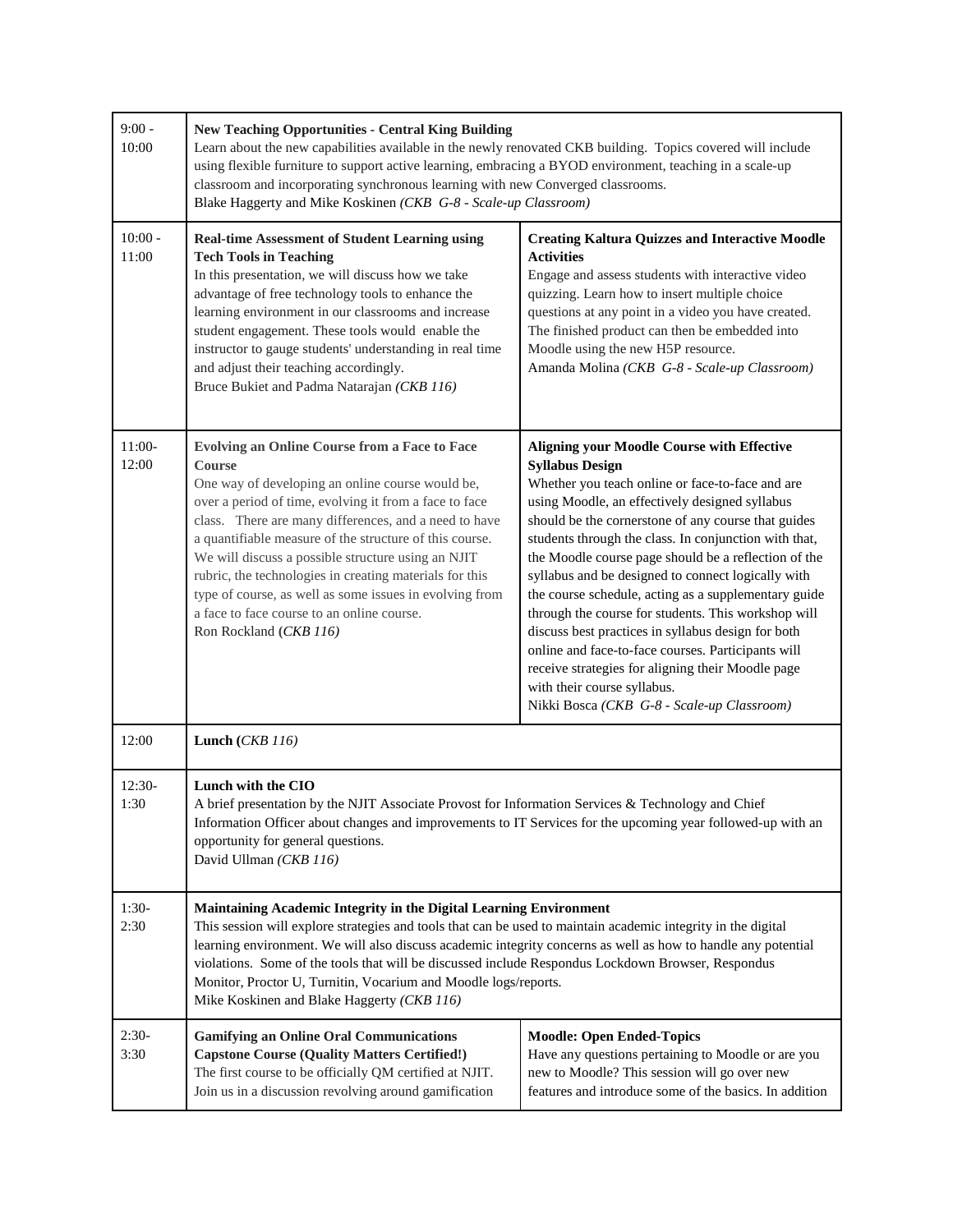|         | strategies to engage students in an online course. We<br>will also talk about the QM certification process and<br>how we can encourage more instructors to have their<br>courses reviewed by QM.<br>Jim Lipuma and Jenna Corraro (CKB G-8 - Scale-up)<br>Classroom)                                                                                                                                                                                                                                                                                                                                                                                                                                                                                                                                                                                                                                                                                                                   | we will also take specific faculty questions and<br>provide hands on assistance.<br>Jenna Corraro, Nikki Bosca, Amanda Molina, and<br>Michael Koskinen (CKB 116) |  |
|---------|---------------------------------------------------------------------------------------------------------------------------------------------------------------------------------------------------------------------------------------------------------------------------------------------------------------------------------------------------------------------------------------------------------------------------------------------------------------------------------------------------------------------------------------------------------------------------------------------------------------------------------------------------------------------------------------------------------------------------------------------------------------------------------------------------------------------------------------------------------------------------------------------------------------------------------------------------------------------------------------|------------------------------------------------------------------------------------------------------------------------------------------------------------------|--|
| $3:30-$ |                                                                                                                                                                                                                                                                                                                                                                                                                                                                                                                                                                                                                                                                                                                                                                                                                                                                                                                                                                                       |                                                                                                                                                                  |  |
| 4:30    | Assessing Individual Performance within a Group Setting<br>There are many reasons for students to be involved in a group. In courses that involve laboratory, students<br>typically work with one or more other student as lab partners. In a capstone project, which is required by an<br>accreditation agency such as ABET, students work together, both on the project, presentations and reports. In and<br>out of class, students may have group projects or study.<br>Teamwork is good, since it is a skill required by industry, since it happens in industry, and team study has been<br>shown to be an effective way to enhance learning. However, there are aspects of teamwork that we need to<br>consider, and they will be the main focus of this discussion. They are:<br>Do we, or how should we, teach teamwork skills to our students?<br>How do we form these teams?<br>How do we assess performance of individuals within a team setting<br>Ron Rockland (CKB 116) |                                                                                                                                                                  |  |
| 4:30    | <b>Drawing for Prizes (CKB 116)</b>                                                                                                                                                                                                                                                                                                                                                                                                                                                                                                                                                                                                                                                                                                                                                                                                                                                                                                                                                   |                                                                                                                                                                  |  |

## **Appendix IV - Spring 2017 Adjunct Reception**

Event: Spring 2017 Adjunct Reception

Date and Time: January 11, 2017 - 6:00 PM - 7:30 PM

Description: The Spring 2017 Adjunct Reception, sponsored by the Institute for Teaching Excellence, is an opportunity for NJIT adjuncts to learn more about the services that are available while engaging with the NJIT community. Adjunct faculty are encouraged to attend to network with members of the NJIT faculty and administration. Light refreshments will be served in this informal setting with opportunities to ask questions and gain valuable insight to teaching at NJIT.

## Agenda

- Reception Appetizers
- Welcome and Introductions
- NJIT Lecturers and Educators Congress (LEC) The LEC represents Instructional Staff as part of shared governance at NJIT. Kyle Riismandel will discuss ways that adjuncts can participate in the LEC.
- Academic Expectations Vice Provost for Academic Affairs Basil Baltzis will review expectations from faculty, including syllabi, midterm/final logistics, verification of presence and final grade entry.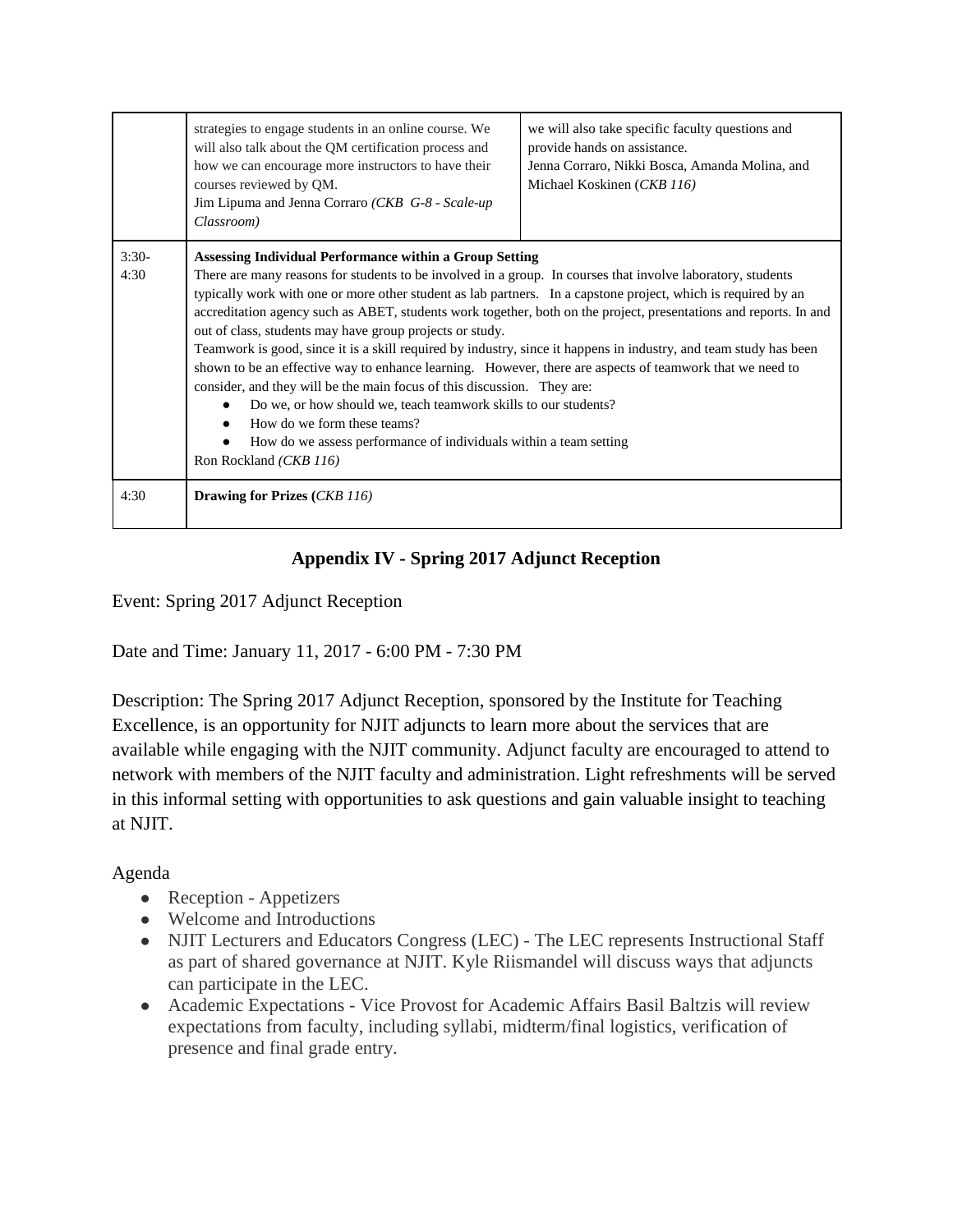- Office of Digital Learning and Library Blake Haggerty will review the services available from the Office of Digital Learning as well as the Library and who to contact for assistance.
- Tips from Master Teachers NJIT Master Teachers will discuss strategies for engaging students, managing the classroom environment and addressing academic integrity concerns.
- Open Question and Answer Opportunity to ask questions and network with your colleagues

| <b>Standard</b>     |                                                                               | <b>Type</b> |
|---------------------|-------------------------------------------------------------------------------|-------------|
| <b>Course</b>       | 1.1 An introduction module includes a detailed syllabus and contact           | Required    |
| <b>Overview and</b> | information.                                                                  | Required    |
| <b>Introduction</b> | 1.2 Instructor provides a statement that identifies the purpose of the class. | Required    |
|                     | 1.3 Instructor provides a self-introduction.                                  | Optional    |
|                     | 1.4 The course overview Includes a statement that demonstrates how            |             |
|                     | course learning outcomes are appropriate to the rigor and breadth of the      |             |
|                     | degree or certificate to which course belongs.                                | Optional    |
|                     | 1.5 Prerequisite knowledge or minimum technical skills are clearly stated.    | Optional    |
|                     | 1.6 Instructor provides navigation video explaining how to go through the     |             |
|                     | course                                                                        |             |
| Organization        | 2.1 The course is broken into meaningful learning modules. In a typical       | Required    |
| and Design          | semester-length course, modules may represent single class sessions, a        |             |
| <b>Elements</b>     | week of classes, or units of two to three (or more) weeks in duration.        |             |
|                     | 2.2 Instructions to students on how to successfully complete the learning     | Required    |
|                     | modules are clearly and adequately stated.                                    |             |
|                     | 2.3 Each learning module should briefly explain to students how the           | Required    |
|                     | readings, activities, and assessments are intended to help achieve the        |             |
|                     | learning outcomes.                                                            | Optional    |
|                     | 2.4 Each learning module contains observable learning outcomes.               |             |
|                     |                                                                               |             |
| <b>Course</b>       | 3.1 Any content or learning activities are closely aligned to the learning    | Required    |
| <b>Content</b>      | outcomes.                                                                     | Required    |
| <b>Elements</b>     | 3.2 The content and activities are appropriately targeted to the level of the | Optional    |
|                     | learners.                                                                     | Optional    |
|                     | 3.3 Students are given adequate opportunities to give feedback on course      |             |
|                     | content                                                                       |             |
|                     | 3.4 The relationship between the instructional materials and the learning     |             |
|                     | activities is clearly explained to the student.                               |             |
| <b>Assessment</b>   | 4.1 Any assessments (exams, quizzes, papers, lab reports, or other graded     | Required    |
| <b>Elements</b>     | work) are closely aligned to the learning outcomes, and to the module         |             |
|                     | content and activities.                                                       | Required    |
|                     | 4.2 All assessments are clearly explained.                                    | Required    |
|                     | 4.3 The types of assessments selected are appropriate for a fully-online      | Optional    |
|                     | course.                                                                       | Optional    |
|                     | 4.4 Evaluation tools should be provided for open-ended activities!            | Optional    |
|                     | 4.5 Assessments are designed to provide effective feedback to the             |             |
|                     | students.                                                                     |             |
|                     | 4.6 Students have opportunities to receive feedback on their individual       |             |
|                     | performance                                                                   |             |
| Interactivity       | 5.1 Students are requested to introduce themselves to the class.              | Required    |
| <b>Elements</b>     |                                                                               | Required    |

## **Appendix V- Quality Assurance in E-Learning Rubric**